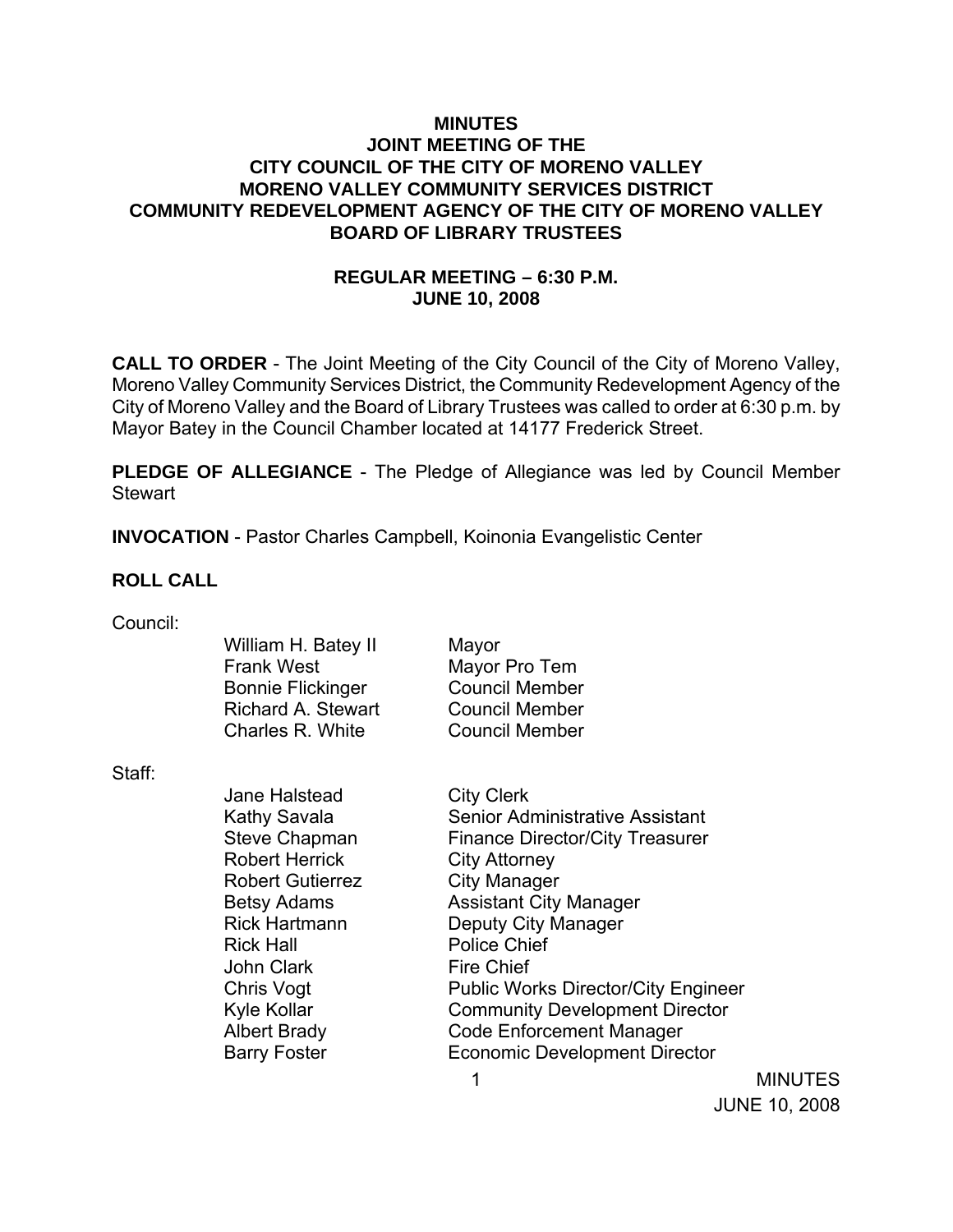| Angela Rushen     | Assistant to the City Manager                  |
|-------------------|------------------------------------------------|
| <b>Steve Elam</b> | <b>Administrative Services Director</b>        |
| Chris Paxton      | <b>Human Resources Director</b>                |
| Cynthia Pirtle    | <b>Director of Library Services</b>            |
| Mike McCarty      | <b>Parks &amp; Community Services Director</b> |

#### **JOINT CONSENT CALENDARS (SECTIONS A-D) OF THE CITY COUNCIL OF THE CITY OF MORENO VALLEY, MORENO VALLEY COMMUNITY SERVICES DISTRICT, COMMUNITY REDEVELOPMENT AGENCY OF THE CITY OF MORENO VALLEY AND THE BOARD OF LIBRARY TRUSTEES**

Mayor Batey opened the agenda items for the Consent Calendars for public comments. Public comments were received from Pete Bleckert and Linda Wright on Item A11.

### **A. CONSENT CALENDAR** - **CITY COUNCIL**

- A1. ORDINANCES READING BY TITLE ONLY Recommendation: Waive reading of all Ordinances.
- A2. MINUTES REGULAR MEETING OF MAY 27, 2008 (Report of: City Clerk's Department)

**Recommendation:** Approve as submitted.

A3. CITY COUNCIL REPORTS ON REIMBURSABLE ACTIVITIES (Report of: City Clerk's Department)

**Recommendation:** Receive and file.

A4. CONFLICT OF INTEREST CODE - AGENCY REVIEW (Report of: City Clerk's Department)

**Recommendation:** Direct each agency, which has adopted a Conflict of Interest Code pursuant to the provisions of the Political Reform Act of 1974 (Government Code §87100, et. seq.), to review its Conflict of Interest Code, and if a change is necessary, to submit its biennial report to the City Clerk no later than October 1, 2008.

A5. 2008 LEGISLATIVE UPDATE (Report of: Assistant City Manager)

**Recommendation:** Receive and file the informational report.

A6. AGREEMENT FOR DESIGN PROFESSIONAL CONSULTANT SERVICES FOR GRAHAM STREET CROSSING STATE ROUTE 60 AND STREET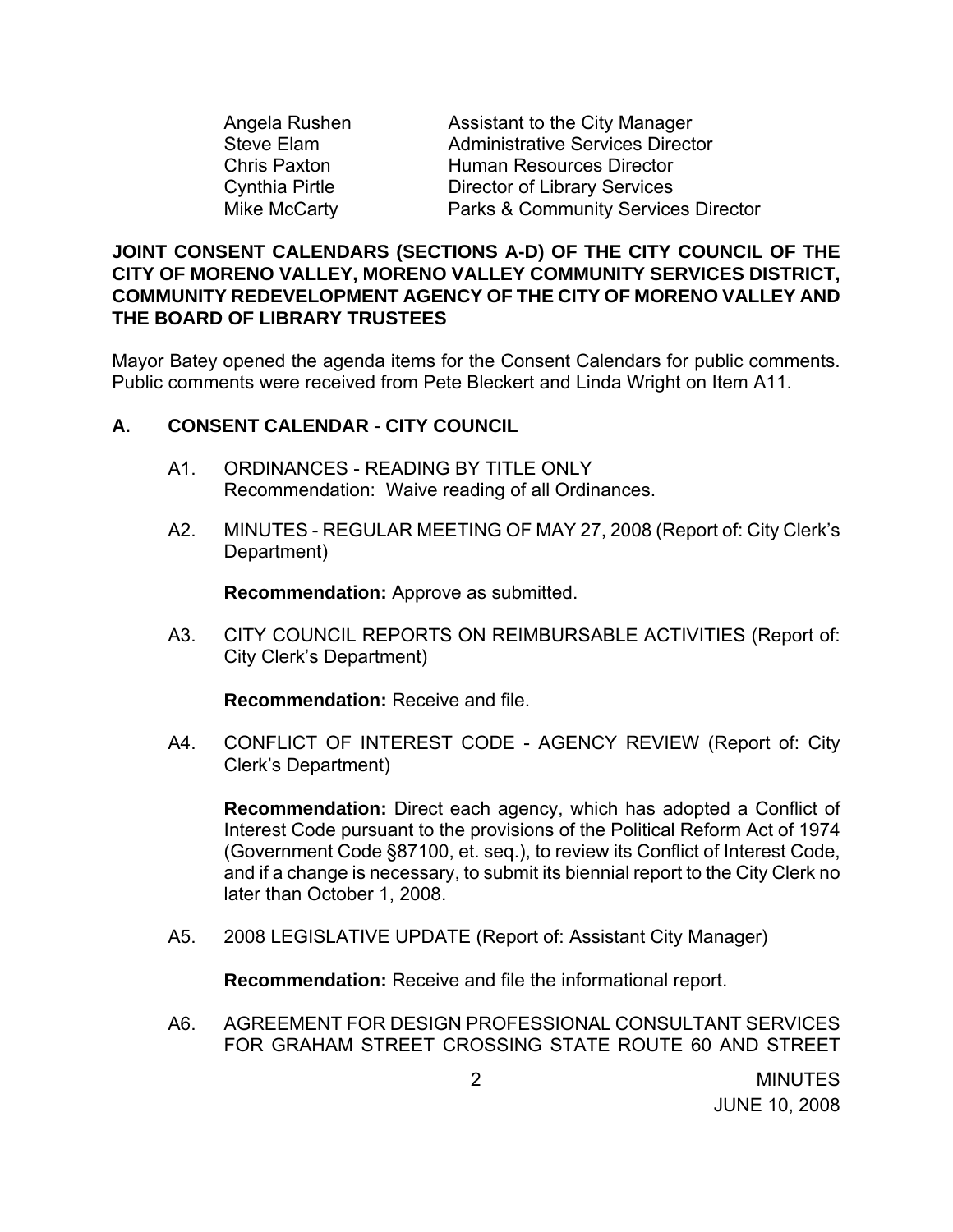IMPROVEMENTS BETWEEN SUNNYMEAD BOULEVARD AND HEMLOCK STREET, PHASE ONE, PART 1, PROJECT NO. 06-41683125 (Report of: Public Works Department)

#### **Recommendation:**

- 1. Approve the "Agreement for Design Professional Consultant Services" for Graham Street Crossing SR60 and Street Improvements between Sunnymead Boulevard and Hemlock Avenue, Phase One, Part 1 – Analysis of Alternatives, Preliminary Environmental Documentation and Funding Source Study only, with TY LIN International (TYLI) 3550 Vine Street, Suite 120, Riverside, CA 92507;
- 2. Authorize the City Manager to execute said "Agreement for Design Professional Consultant Services" for Phase One, Part 1 only, with TYLI;
- 3. Authorize the Finance Director to issue a Purchase Order to TYLI in the amount of \$226,242 (\$205,675 for the agreement amount for Phase One, Part 1 plus 10% contingency amount of \$20,567) from Fund 416.83125 when the agreement has been signed by all parties; and
- 4. Authorize the Public Works Director/City Engineer to execute any subsequent related minor amendments to the "Agreement for Design Professional Consultant Services" with TYLI, up to but not to exceed the Purchase Order contingency amount authorized (\$20,567), subject to approval of City Attorney.
- A7. AUTHORIZATION TO AWARD AGREEMENT FOR DESIGN PROFESSIONAL CONSULTANT SERVICES FOR NEIGHBORHOOD PARK PROJECT NO. 10-89791723 (Report of: Public Works Department)

- 1. Approve an "Agreement for Design Professional Consultant Services" with STK Architecture, Inc., 42095 Zevo Drive, Suite A-15, Temecula, CA 92591, to provide project management, architectural and engineering design (A&E) and construction management services;
- 2. Authorize the City Manager to execute said "Agreement for Design Professional Consultant Services" with STK Architecture, Inc.;
- 3. Authorize the issuance of a Purchase Order to STK Architecture, Inc.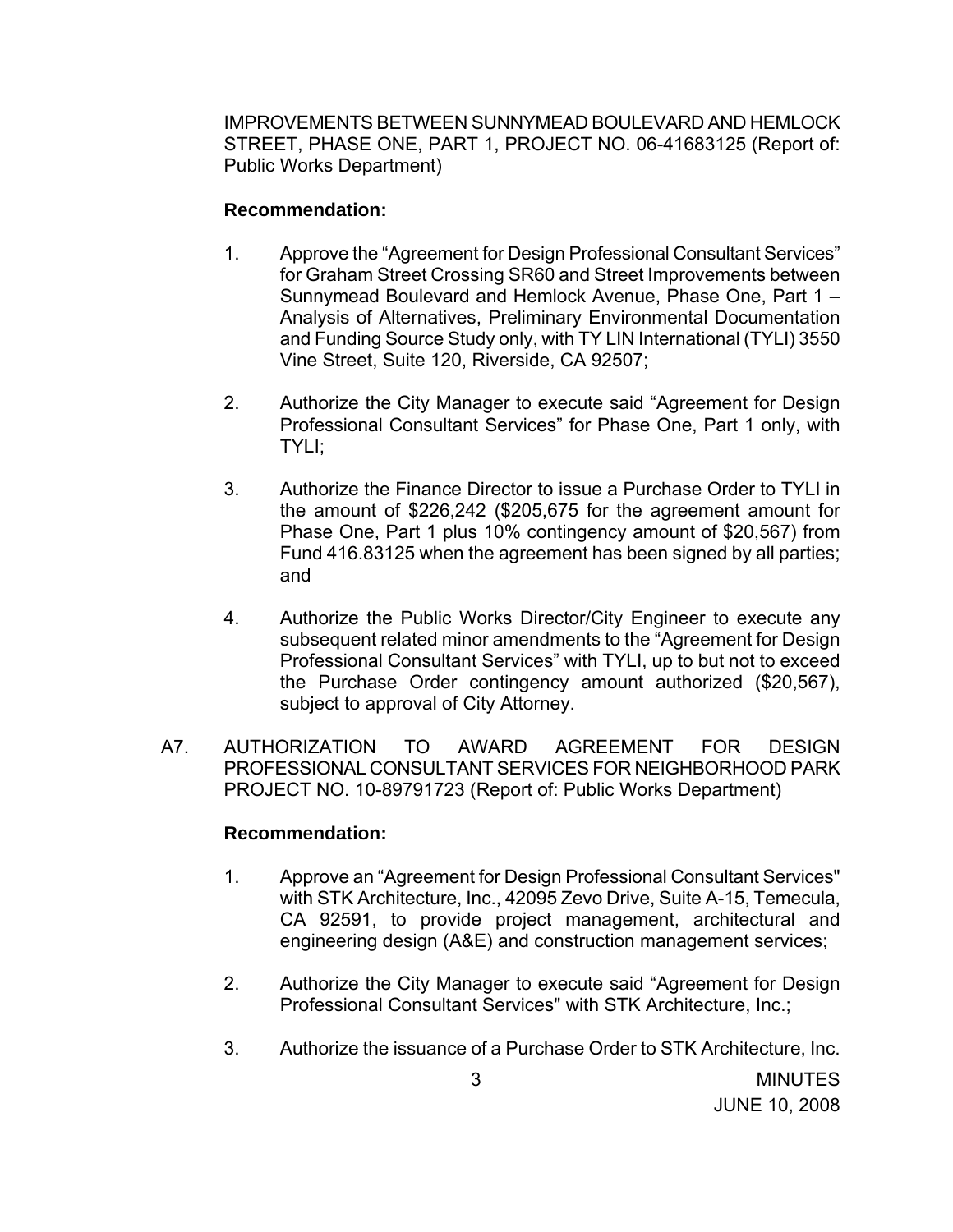in the amount of \$864,578 (\$785,980 plus 10% contingency) when the agreement has been signed by all parties from Account No. 897- 91723; and

- 4. Authorize the Public Works Director/City Engineer to execute any subsequent related minor change orders to the agreement with STK Architecture, Inc. up to, but not exceeding, the 10% contingency amount of \$78,598 subject to the approval of the City Attorney.
- A8. FEE RESOLUTION FOR ANNUAL FEE ADJUSTMENT FOR MULTI-SPECIES HABITAT CONSERVATION PLAN (MSHCP) MITIGATION FEES (Report of: Community Development Department)

 **Recommendation:** Adopt Resolution No. 2008-76, approving the Fee Schedule for Multi-Species Habitat Conservation Plan (MSHCP) Mitigation Fees for FY 2008-09.

#### Resolution No. 2008-76

A Resolution of the City Council of the City of Moreno Valley, California, Increasing the Fees for the Multi-Species Habitat Conservation Plan Mitigation Fee by the Consumer Price Index (CPI)

A9. AGREEMENT FOR PROFESSIONAL DESIGN AND PROJECT MANAGEMENT CONSULTANT SERVICES AND CONSTRUCTION MANAGEMENT CONSULTANT SERVICES FOR IRONWOOD AVENUE FROM PERRIS BOULEVARD TO NASON STREET, PROJECT NO. 10- 41572727 (Report of: Public Works Department)

- 1. Approve the "Agreement for Professional Design and Project Management Consultant Services and Construction Management Consultant Services for Ironwood Avenue from Perris Boulevard to Nason Street" for Project Management and 35% Project Design Services (RFP Part 1, Phase 1) only, with Winzler & Kelly, 3531 E. Mira Loma Avenue, Anaheim, CA 92806;
- 2. Authorize the City Manager to execute said "Agreement for Professional Design and Project Management Consultant Services and Construction Management Consultant Services for Ironwood Avenue from Perris Boulevard to Nason Street" for Project Management and 35% Project Design Services (RFP Part 1, Phase 1) only, with Winzler & Kelly;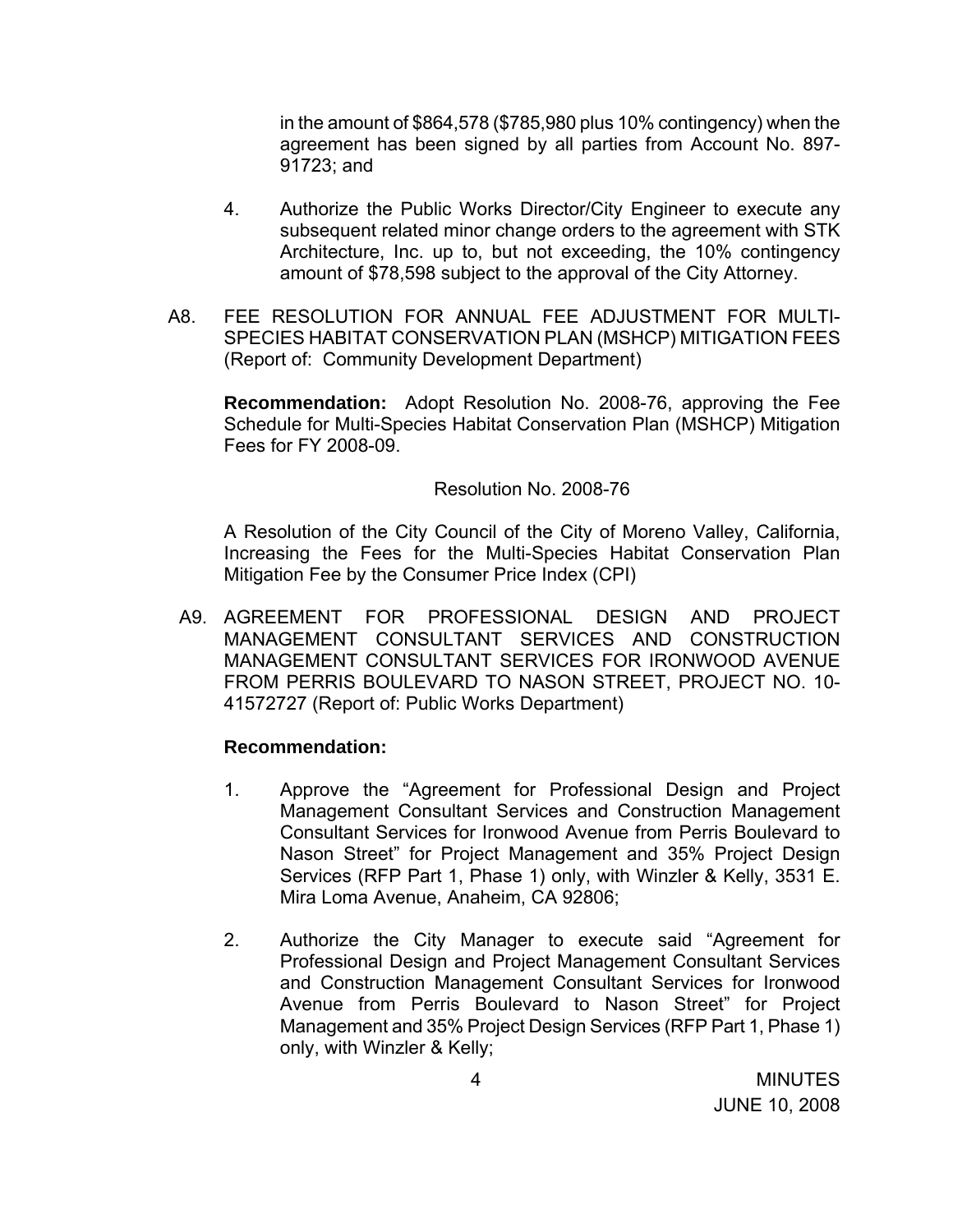- 3. Authorize the Finance Director to issue a Purchase Order to Winzler & Kelly, in the amount of \$470,000.00 (\$390,632.00 proposal amount for Project Management and 35% Project Design Services (RFP Part 1, Phase 1) plus 20% contingency) when the Agreement has been signed by all parties (Account No. 415.72727); and
- 4. Authorize the City Engineer to execute any subsequent Amendments to the Agreement for Design Professional Consultant Services with Winzler & Kelly, up to but not to exceed the Purchase Order contingency amount of \$79,368.00, subject to the approval of the City Attorney.
- A10. SIXTH AMENDMENT TO AGREEMENT FOR PROFESSIONAL CONSULTANT SERVICES INDIAN STREET AND CACTUS AVENUE INTERSECTION AND STORM DRAIN IMPROVEMENTS PROJECT, PROJECT NO. 03-12567123 (Report of: Public Works Department)

- 1. Approve the Sixth Amendment to Agreement for Professional Consultant Services with Harris and Associates, 750 B Street, Suite 1800, San Diego, CA 92101 to provide design support services during construction;
- 2. Authorize the City Manager to execute the Sixth Amendment to Agreement for Professional Consultant Services with Harris and Associates;
- 3. Authorize an increase in the Purchase Order to Harris and Associates, in the amount of \$9,600 (\$8,000 proposed additional fees plus \$1,600 for a 20% contingency) when the Sixth Amendment to Agreement for Professional Consultant Services has been signed by all parties (Account No. 125.67425); and
- 4. Authorize the City Engineer to execute any subsequent related minor change orders to the Agreement for Professional Consultant Services with Harris and Associates, up to but not to exceed the Purchase Order contingency authorization, subject to the approval of the City Attorney.
- A11. ANNUAL AGREEMENTS FOR SERVICES WITH THE CHAMBERS OF COMMERCE (Report of: Economic Development Department)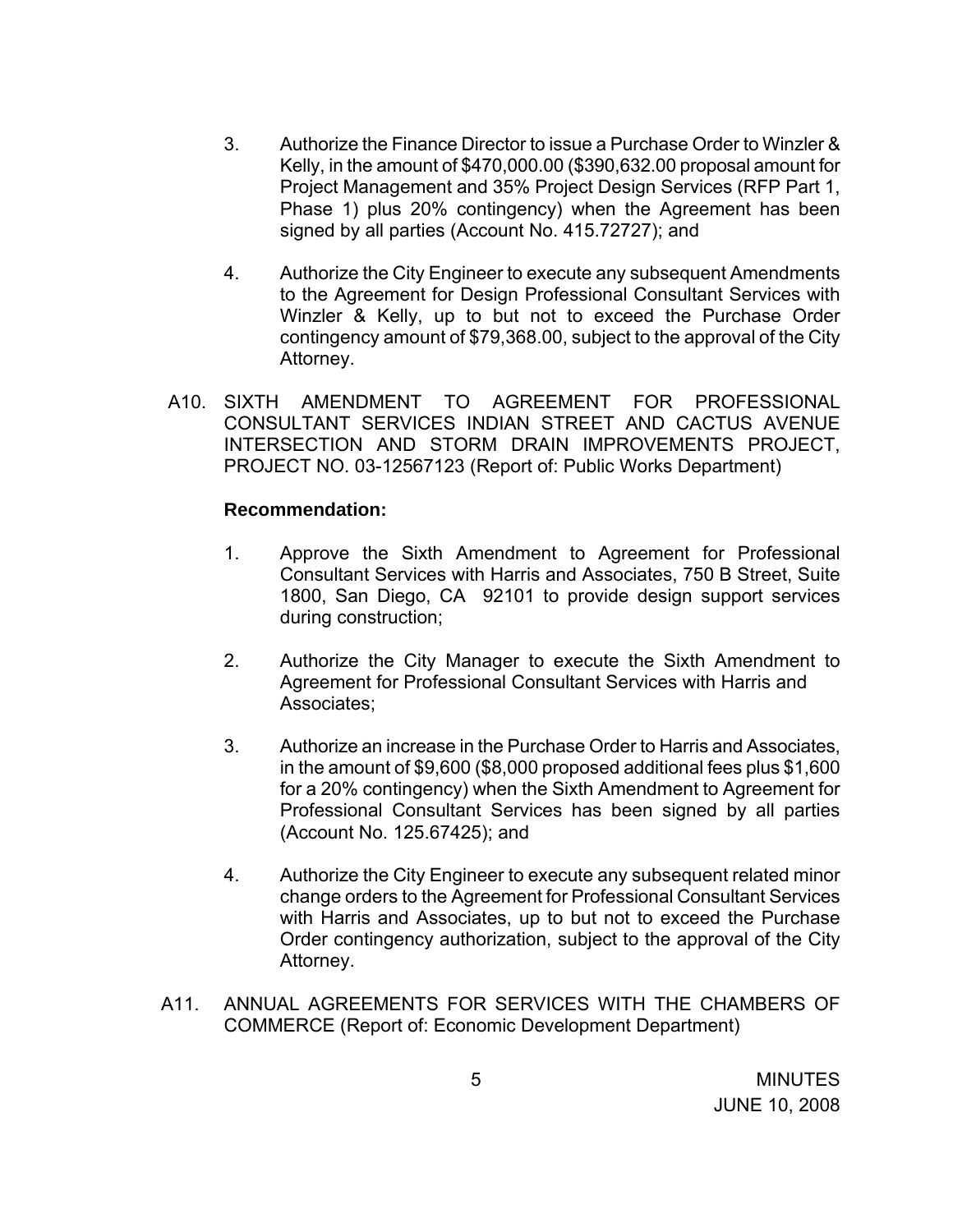**Recommendation:** Review proposed changes to the annual Agreements for Services with the three local Chambers of Commerce – the Moreno Valley Chamber of Commerce, the Moreno Valley Hispanic Chamber of Commerce and the Moreno Valley Black Chamber of Commerce.

A12. WARRANT REPORT – APRIL 30, 2008 (Report of: Finance Department)

 **Recommendation:** Adopt Resolution No. 2008-60, approving the Warrant Report, dated April 30, 2008, in the total amount of \$23,068,201.28.

Resolution No. 2008-60

 A Resolution of the City Council of the City of Moreno Valley, California, Approving the Warrant Report Dated April 30, 2008

A13. AUTHORIZATION TO AWARD AGREEMENT FOR DESIGN PROFESSIONAL CONSULTANT SERVICES FOR FIRE STATION #110 PROJECT NO. 10-89791722 (Report of: Public Works Department)

- 1. Approve an "Agreement for Design Professional Consultant Services" with STK Architecture, Inc., 42095 Zevo Drive, Suite A-15, Temecula, CA 92591, to provide project management, architectural and engineering design (A&E) and construction management services;
- 2. Authorize the City Manager to execute said "Agreement for Design Professional Consultant Services" with STK Architecture, Inc.;
- 3. Authorize the issuance of a Purchase Order to STK Architecture, Inc. in the amount of \$1,002,594 (proposal amount of \$911,449 plus 10% contingency) when the agreement has been signed by all parties from Account No. 897-91722; and
- 4. Authorize the Public Works Director/City Engineer to execute any subsequent related minor change orders to the agreements with STK Architecture, Inc. up to, but not exceeding, the 10% contingency amount of \$91,145 subject to the approval of the City Attorney.
- A14. RESCINDING RESOLUTION 2008-58 AND ADOPTING RESOLUTION 2008-78 AUTHORIZING THE ACCEPTANCE OF THE PUBLIC IMPROVEMENTS FOR PA99-0002 AS COMPLETE AND ACCEPTING THE PORTION OF NEW LIGHT WAY AND IRIS AVENUE ASSOCIATED WITH THE PROJECT INTO THE CITY'S MAINTAINED STREET SYSTEM - NEW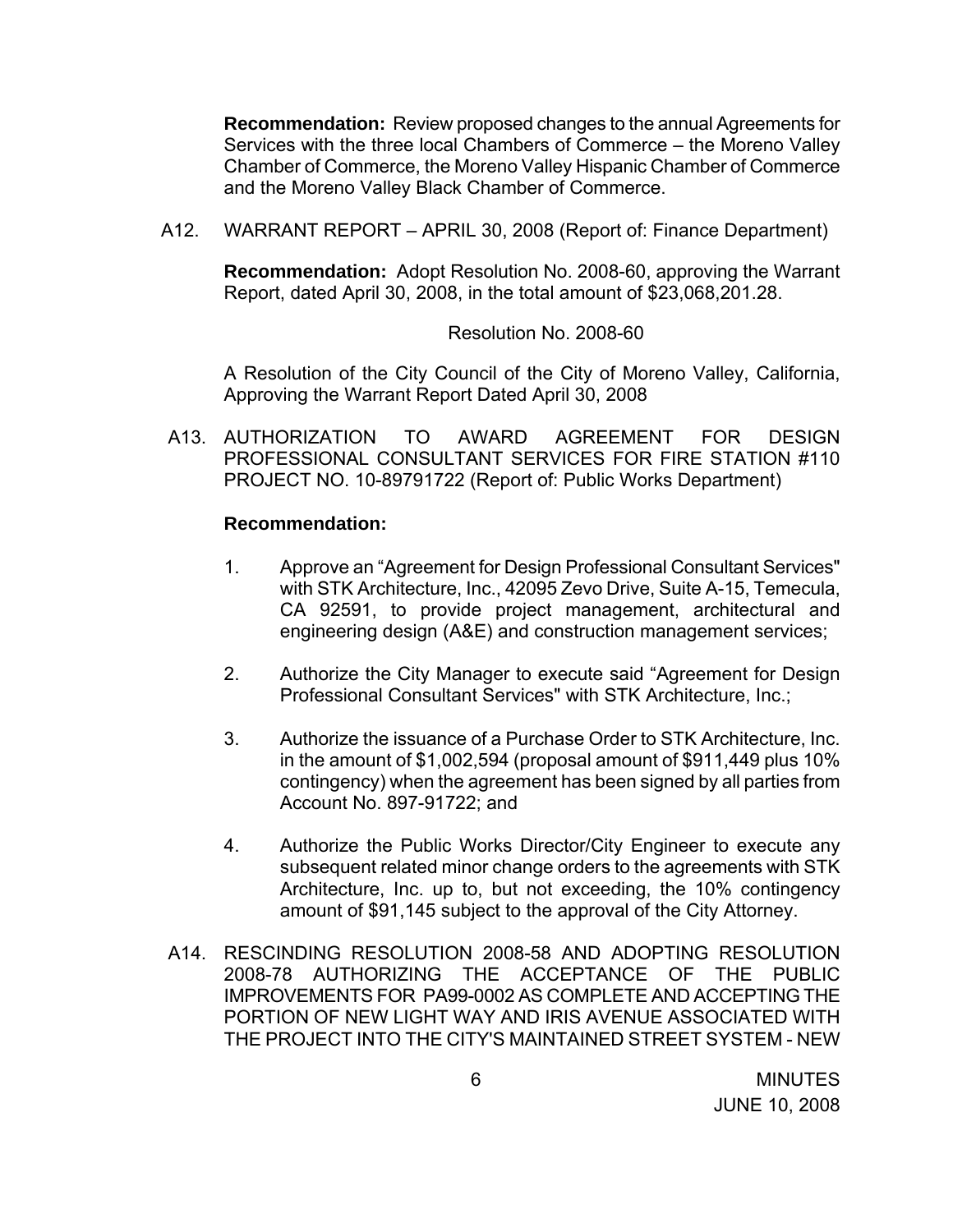LIGHT M.B.C., MORENO VALLEY (Report of: Public Works Department)

# **Recommendation:**

- 1. Rescind previous action to adopt Resolution No. 2008-58 authorizing the acceptance of the public improvements for PA99-0002 as complete and accepting the portion of Touplo Lane and Iris Avenue associated with the project into the City's maintained street system.
- 2. Adopt the proposed Resolution No. 2008-78 authorizing the acceptance of the public improvements for PA99-0002 as complete and accepting the portion of New Light Way and Iris Avenue associated with the project into the City's maintained street system.

## Resolution No. 2008-78

A Resolution of the City Council of the City of Moreno Valley, California, Authorizing the Acceptance of the Public Improvements as Complete within PA99-0002, and Accepting the Portion of New Light Way and Iris Avenue Associated with the Project into the City's Maintained Street System

## **B. CONSENT CALENDAR** - **COMMUNITY SERVICES DISTRICT**

- B1. ORDINANCES READING BY TITLE ONLY Recommendation: Waive reading of all Ordinances.
- B2. MINUTES REGULAR MEETING OF MAY 27, 2008 (Report of: City Clerk's Department)

**Recommendation:** Approve as submitted.

B3. EXTENSION OF CONTRACT - PROJECT NO. D-SG1-W/05 MAINTENANCE OF PARKWAY LANDSCAPING AND IRRIGATION (Report of: Public Works Department)

- 1. Approve the attached Amendment to the Contract Agreement for MVCSD Project D-SG1 – W/05 to extend the term of the contract for an additional one-year period;
- 2. Authorize the President of the MVCSD Board to execute said Amendment with CTAI Pacific Greenscape, Murrieta, California; and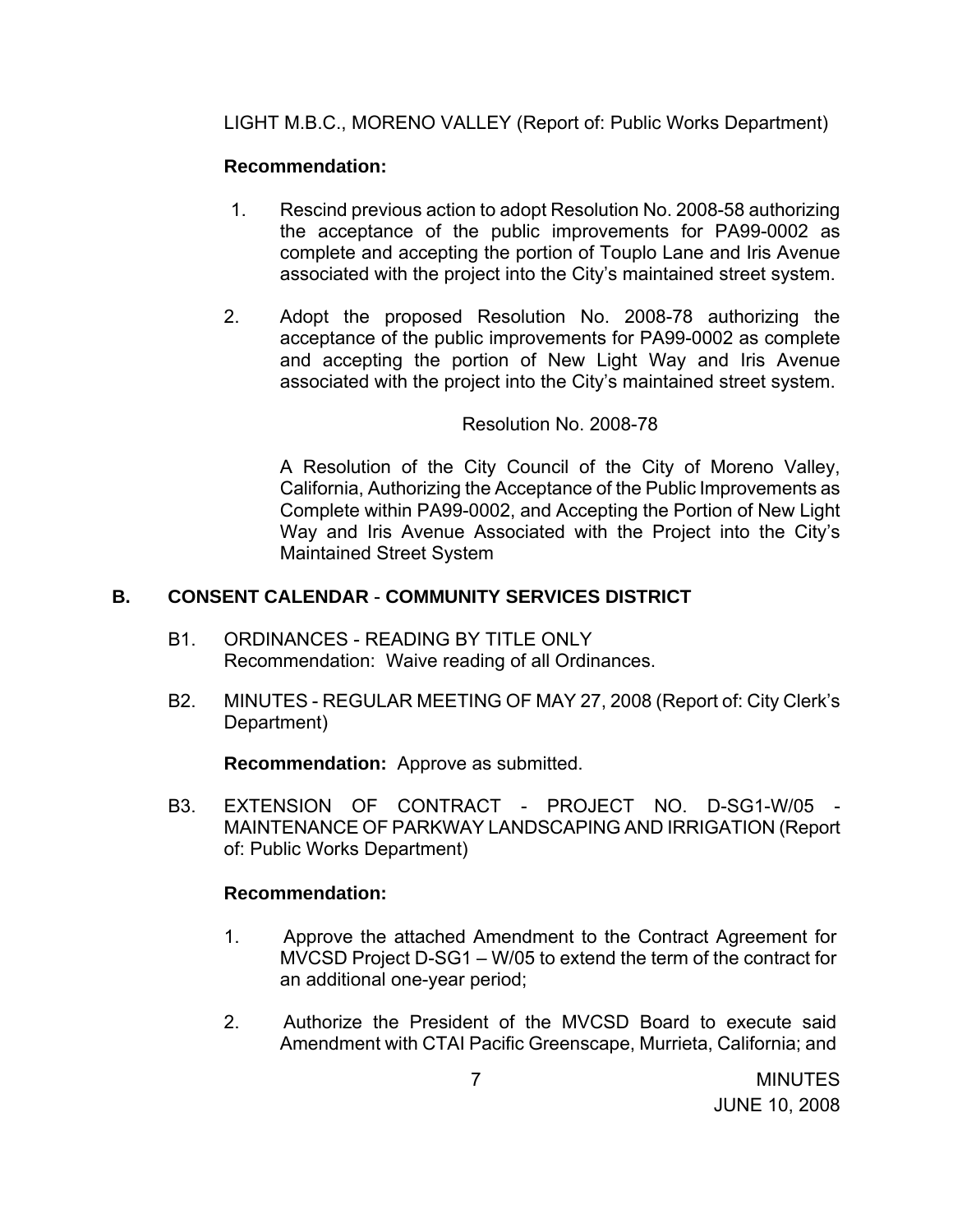- 3. Authorize the Purchasing Manager, at the start of Fiscal Year 2008/09*,* to issue open purchase orders to CTAI Pacific Greenscape, Inc. in the amounts of:
	- a.) ONE HUNDRED EIGHT THOUSAND FIVE HUNDRED FIFTY-NINE AND 13/100 DOLLARS (\$108,559.13) for twelve months of base maintenance service; and
	- b.) TEN THOUSAND ONE HUNDRED AND 00/100 DOLLARS (\$10,100.00) for anticipated Additional Work per Section 5 of the Extension Agreement.
- B4. EXTENSION OF CONTRACT PROJECT NO. D-SG1-E/07 MAINTENANCE OF PARKWAY LANDSCAPING AND IRRIGATION (Report of: Public Works Department)

#### **Recommendation:**

- 1. Approve the attached Amendment to the Contract Agreement for MVCSD Project D-SG1-E/07 to extend the term of the contract for an additional one-year period;
- 2. Authorize the President of the MVCSD Board to execute said Amendment with TruGreen•LandCare of Riverside, California: and
- 3. Authorize the Purchasing Manager, at the start of Fiscal Year 2008/09*,* to issue open purchase orders to TruGreen. LandCare, Inc. in the amounts of:
	- a.) ONE HUNDRED SIXTY THOUSAND FOUR HUNDRED TEN AND 43/100 DOLLARS (\$160,410.43) for twelve months of base maintenance service; and
	- b.) TEN THOUSAND ONE HUNDRED FIVE AND 00/100 DOLLARS (\$10,105.00) for anticipated Additional Work per Section 5 of the Extension Agreement.
- B5. NAMING OF CITY OF MORENO VALLEY'S FIRST DOG PARK LOCATED AT THE SOUTHEAST LEVEL OF THE MORENO VALLEY EQUESTRIAN CENTER AT 11150 REDLANDS BOULEVARD (Report of: Parks and Community Services Department)

**Recommendation:** Adopt the name "Hound Town Dog Park" for the City's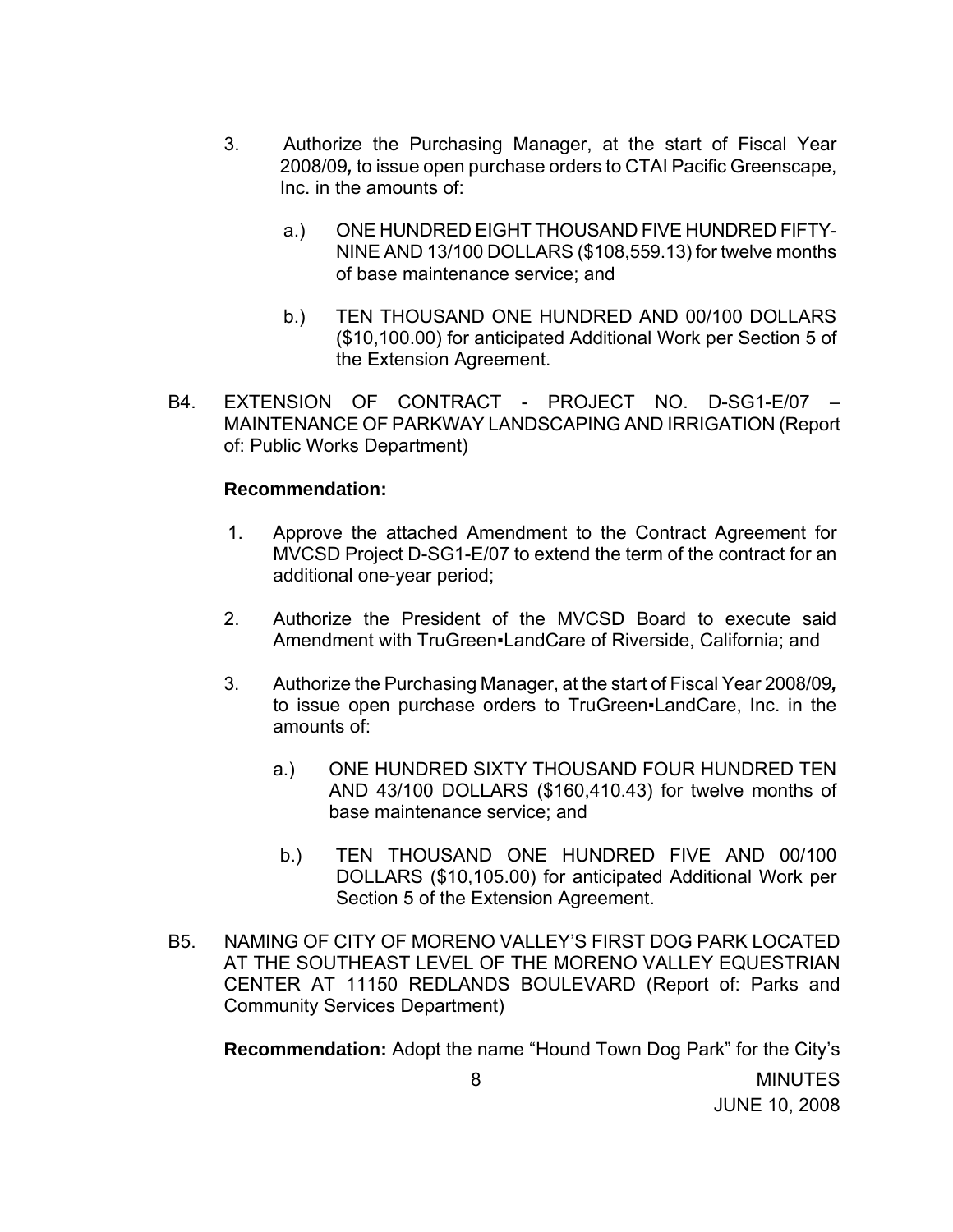first dog park, as recommended and submitted by the Parks and Recreation Commission.

B6. RECOMMENDATION TO AUTHORIZE EXPENDITURES WITH CM SCHOOL SUPPLY AND OFFICE DEPOT AND TO ENTER INTO AN AGREEMENT WITH AFTERSCHOOL.COM (Report Of: Parks and Community Services Department)

**Recommendation:** That the Mayor and Members of the City Council, acting in their respective capacities as the President and Members of the Moreno Valley Community Services District:

- 1. Authorize the City Manager to approve the expenditures for CM School Supply for the purpose of replenishing school supplies that will be distributed to each S.T.A.R.S. site and direct the Finance Director to issue a purchase order not to exceed the amount of \$400,000;
- 2. Authorize the City Manger to approve the expenditures for Office Depot for the purpose of replenishing office supplies and direct the Finance Director to issue a purchase order not to exceed the amount of \$175,000; and
- 3. Authorize the City Manager to approve the expenditures for Afterschool.com for the purpose of purchasing customized backpacks with school supplies included and direct the Finance Director to issue a purchase order not to exceed the amount of \$200,100.

### **C. CONSENT CALENDAR** - **COMMUNITY REDEVELOPMENT AGENCY**

- C1. ORDINANCES READING BY TITLE ONLY Recommendation: Waive reading of all Ordinances.
- C2. MINUTES REGULAR MEETING OF MAY 27, 2008 (Report of: City Clerk's Department)

**Recommendation:** Approve as submitted.

### **D. CONSENT CALENDAR** - **BOARD OF LIBRARY TRUSTEES**

- D1. ORDINANCES READING BY TITLE ONLY Recommendation: Waive reading of all Ordinances.
- D2. MINUTES REGULAR MEETING OF MAY 27, 2008 (Report of: City Clerk's Department)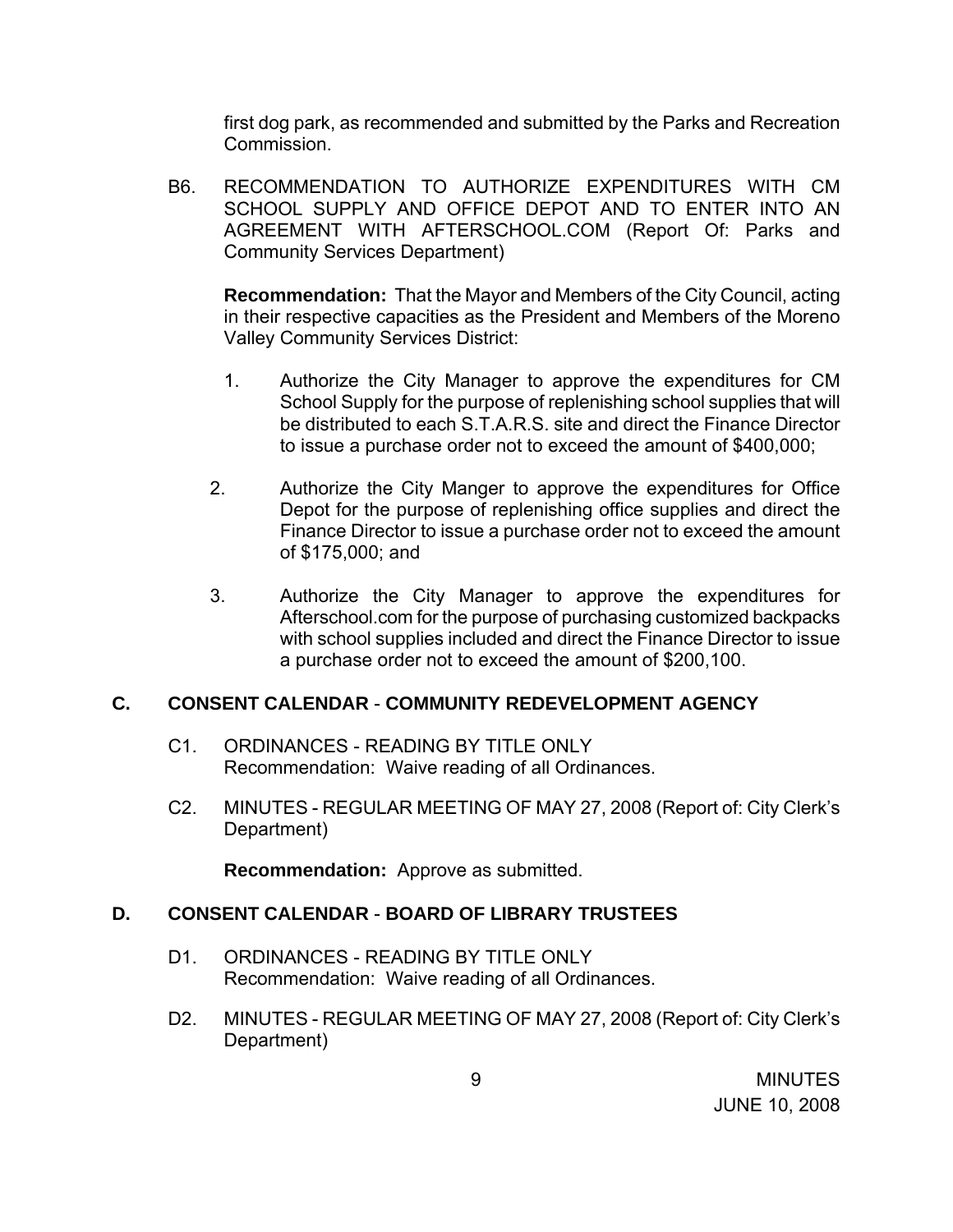**Recommendation:** Approve as submitted.

### **Joint Consent Calendar Items A1 through D2 approved by a 5-0 vote. m/Flickinger, s/White.**

### **E. PUBLIC HEARINGS**

 E1. PUBLIC HEARING REGARDING THE NATIONAL POLLUTANT DISCHARGE ELIMINATION SYSTEM (NPDES) REGULATORY RATE SCHEDULE FOR NEW RESIDENTIAL AND COMMON INTEREST, COMMERCIAL, INDUSTRIAL AND QUASI-PUBLIC USE DEVELOPMENT PROPOSED FISCAL YEAR 2008/09 ANNUAL RATES (Report of: Public Works Department)

Mayor Batey opened the public testimony portion of the public hearing; there being none, public testimony was closed.

**Recommendation:** That the City Council:

- 1. Conduct a Public Hearing to consider all objections or protests of the "NPDES Regulatory Rate Schedule for New Residential and Common Interest, Commercial, Industrial and Quasi-Public Use Development" as provided in the Public Notice; and
- 2. Adopt "Resolution No. 2008-61, A Resolution of the City of Moreno Valley, California, Authorizing and Approving the Levy of the National Pollutant Discharge Elimination System (NPDES) Regulatory Rate for New Residential and Common Interest, Commercial, Industrial and Quasi-Public Use Development on the County of Riverside Property Tax Roll<sup>"</sup>

Resolution No. 2008-61

A Resolution of the City of Moreno Valley, California, Authorizing and Approving the Levy of the National Pollutant Discharge Elimination System (NPDES) Regulatory Rate for New Residential and Common Interest, Commercial, Industrial and Quasi-Public Use Development on the County of Riverside Property Tax Roll

# **Approved by a 5-0 vote. m/Stewart, s/White**.

E2. PUBLIC HEARING TO CONSIDER APPROVING THE CONTINUANCE OF CURRENT MORENO VALLEY COMMUNITY SERVICES DISTRICT ANNUAL PARCEL CHARGES PROPOSED FOR FISCAL YEAR 2008/2009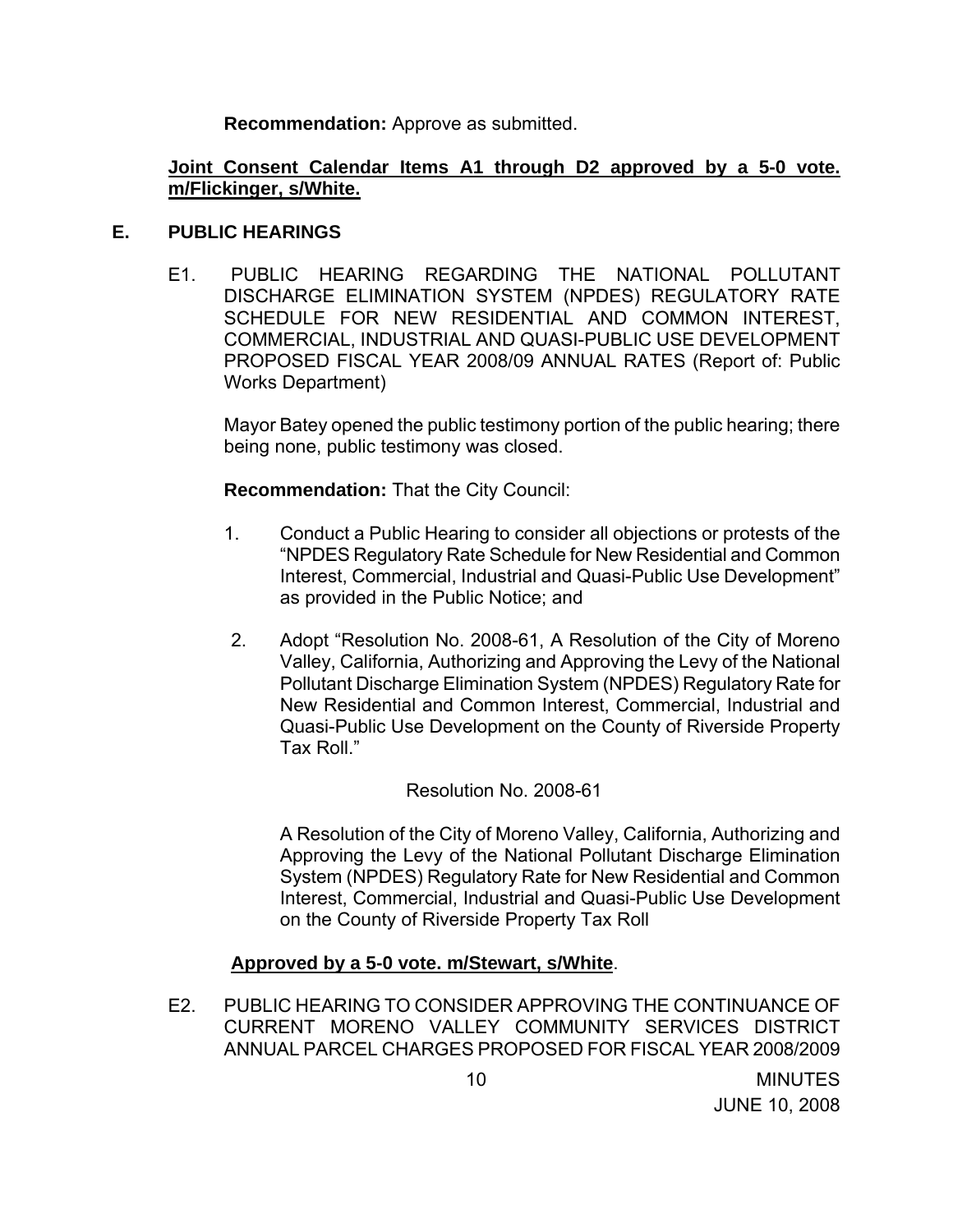(Report of: Public Works Department)

President Batey opened the public testimony portion of the public hearing; there being none, public testimony was closed.

**Recommendation**: That the City Council, acting in their respective capacities as President and Members of the Board of Directors of the Moreno Valley Community Services District (CSD) (the "Board") conduct a Public Hearing and:

1. Adopt Resolution No. CSD 2008-05 (Zone A);

Resolution No. CSD 2008-05

A Resolution of the Moreno Valley Community Services District of the City of Moreno Valley, California, Approving the Calculation of the Parcel Charge for Providing Zone A (Parks and Community Services) Services During Fiscal Year 2008/2009

## **Approved by a 5-0 vote. m/Stewart, s/Flickinger**.

2. Adopt Resolution No. CSD 2008-06 (Zone B);

Resolution No. CSD 2008-06

A Resolution of the Moreno Valley Community Services District of the City of Moreno Valley, California, Approving the Calculation of the Parcel Charge for Providing Zone B (Residential Street Lighting) Services During Fiscal Year 2008/2009

# **Approved by a 5-0 vote. m/Stewart, s/Flickinger.**

3. Adopt Resolution No. CSD 2008-07 (Zone C);

Resolution No. CSD 2008-07

A Resolution of the Moreno Valley Community Services District of the City of Moreno Valley, California, Approving the Calculation of the Parcel Charge for Providing Zone C (Arterial Street Lighting and Intersection Lighting) Services During Fiscal Year 2008/2009

# **Approved by a 5-0 vote. m/Stewart, s/Flickinger**.

4. Adopt Resolution No. CSD 2008-08 (Zone D);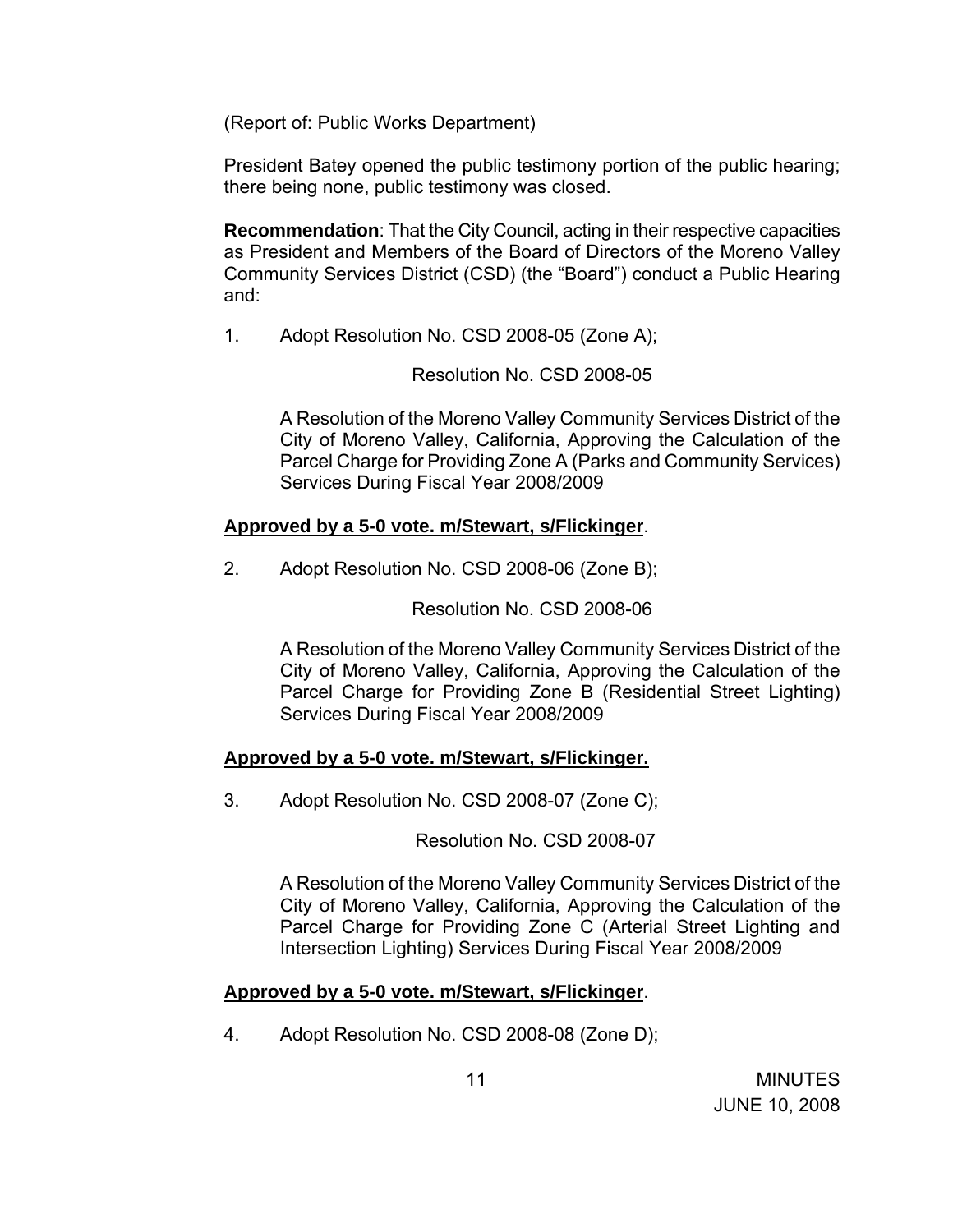### Resolution No. CSD 2008-08

A Resolution of the Moreno Valley Community Services District of the City of Moreno Valley, California, Approving the Calculation of the Parcel Charge for Providing Zone D (Parkway Landscape Maintenance) Services During Fiscal Year 2008/2009

# **Approved by a 5-0 vote. m/Stewart, s/Flickinger.**

5. Adopt Resolution No. CSD 2008-09 (Zone E);

## Resolution No. CSD 2008-09

A Resolution of the Moreno Valley Community Services District of the City of Moreno Valley, California, Approving the Calculation of the Parcel Charge for Providing Zone E (High-Service-Level Parkway Landscape Improvement and Maintenance) Services During Fiscal Year 2008/2009

# **Approved by a 5-0 vote. m/Stewart, s/Flickinger.**

6. Adopt Resolution No. CSD 2008-10 (Zone E-1A);

Resolution No. CSD 2008-10

A Resolution of the Moreno Valley Community Services District of the City of Moreno Valley, California, Approving the Calculation of the Parcel Charge for Providing Zone E-1A (Renaissance Park – Walls/Internal Parkway Landscape Maintenance) Services During Fiscal Year 2008/2009

### **Approved by a 5-0 vote. m/Stewart, s/Flickinger.**

7. Adopt Resolution No. CSD 2008-11 (Zone E-3A);

Resolution No. CSD 2008-11

A Resolution of the Moreno Valley Community Services District of the City of Moreno Valley, California, Approving the Calculation of the Parcel Charge for Providing Zone E-3A (Lasselle Powerline Parkway – Walls/Internal Parkway Landscape Maintenance) Services During Fiscal Year 2008/2009

### **Approved by a 5-0 vote. m/Stewart, s/Flickinger**.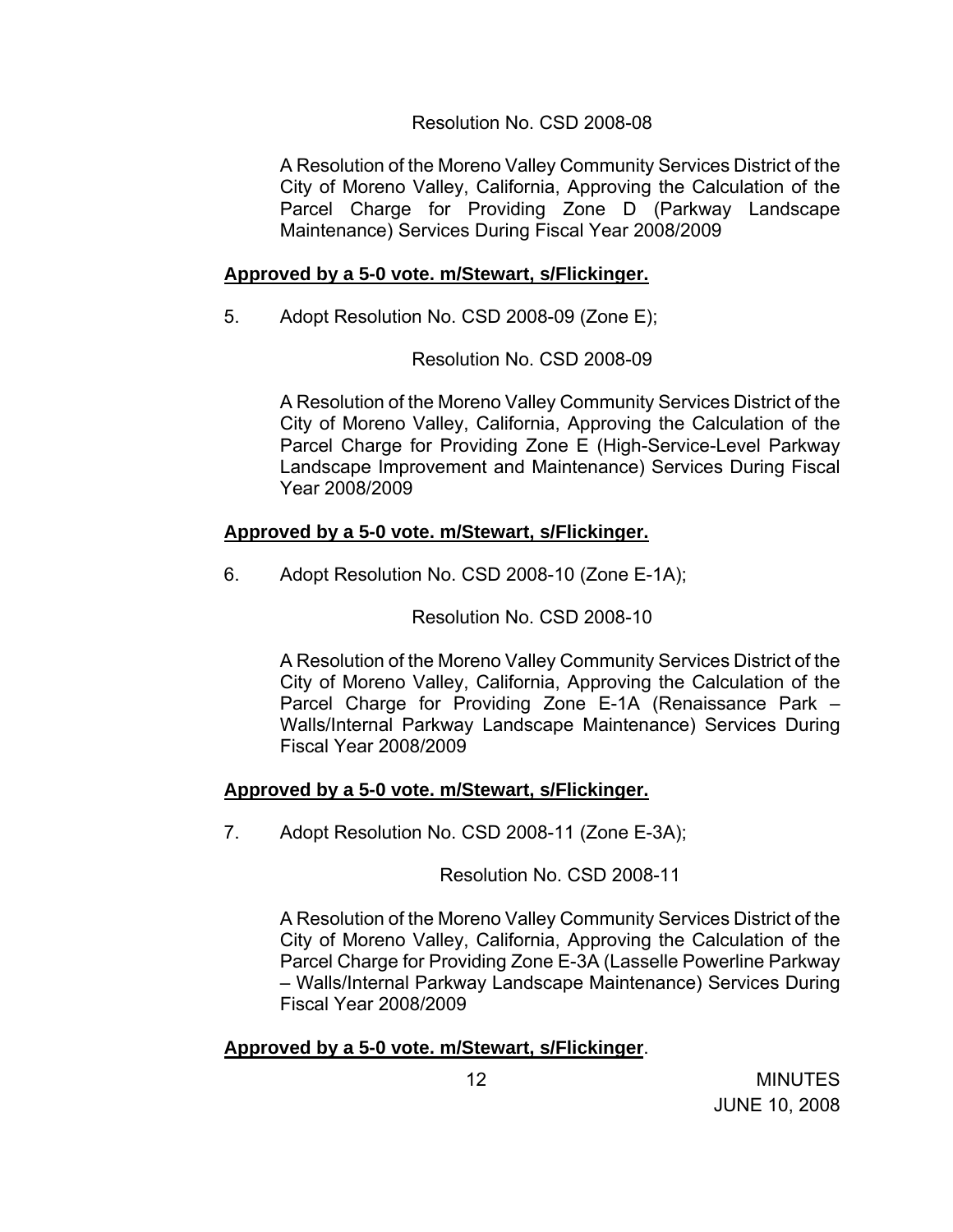8. Adopt Resolution No. CSD 2008-12 (Zone E-4A);

Resolution No. CSD 2008-12

A Resolution of the Moreno Valley Community Services District of the City of Moreno Valley, California, Approving the Calculation of the Parcel Charge for Providing Zone E-4A (Daybreak Development – Internal Parkway Landscape Maintenance) Services During Fiscal Year 2008/2009

#### **Approved by a 5-0 vote. m/Stewart, s/Flickinger.**

9. Adopt Resolution No. CSD 2008-13 (Zone M); and

Resolution No. CSD 2008-13

A Resolution of the Moreno Valley Community Services District of the City of Moreno Valley, California, Approving the Calculation of the Parcel Charge for Providing Zone M (Commercial/Industrial/ Multifamily Improved Median Maintenance) Services During Fiscal Year 2008/2009

#### **Approved by a 5-0 vote. m/Stewart, s/Flickinger.**

10. Adopt Resolution No. CSD 2008-14 (Zone S);

Resolution No. CSD 2008-14

A Resolution of the Moreno Valley Community Services District of the City of Moreno Valley, California, Approving the Calculation of the Parcel Charge for Providing Zone S (Sunnymead Boulevard Maintenance) Services During Fiscal Year 2008/2009

### **Approved by a 5-0 vote. m/Stewart, s/Flickinger**.

## **F. ITEMS REMOVED FROM CONSENT CALENDARS FOR DISCUSSION OR SEPARATE ACTION**

None.

### **G. REPORTS**

G1. CITY COUNCIL REPORTS ON REGIONAL ACTIVITIES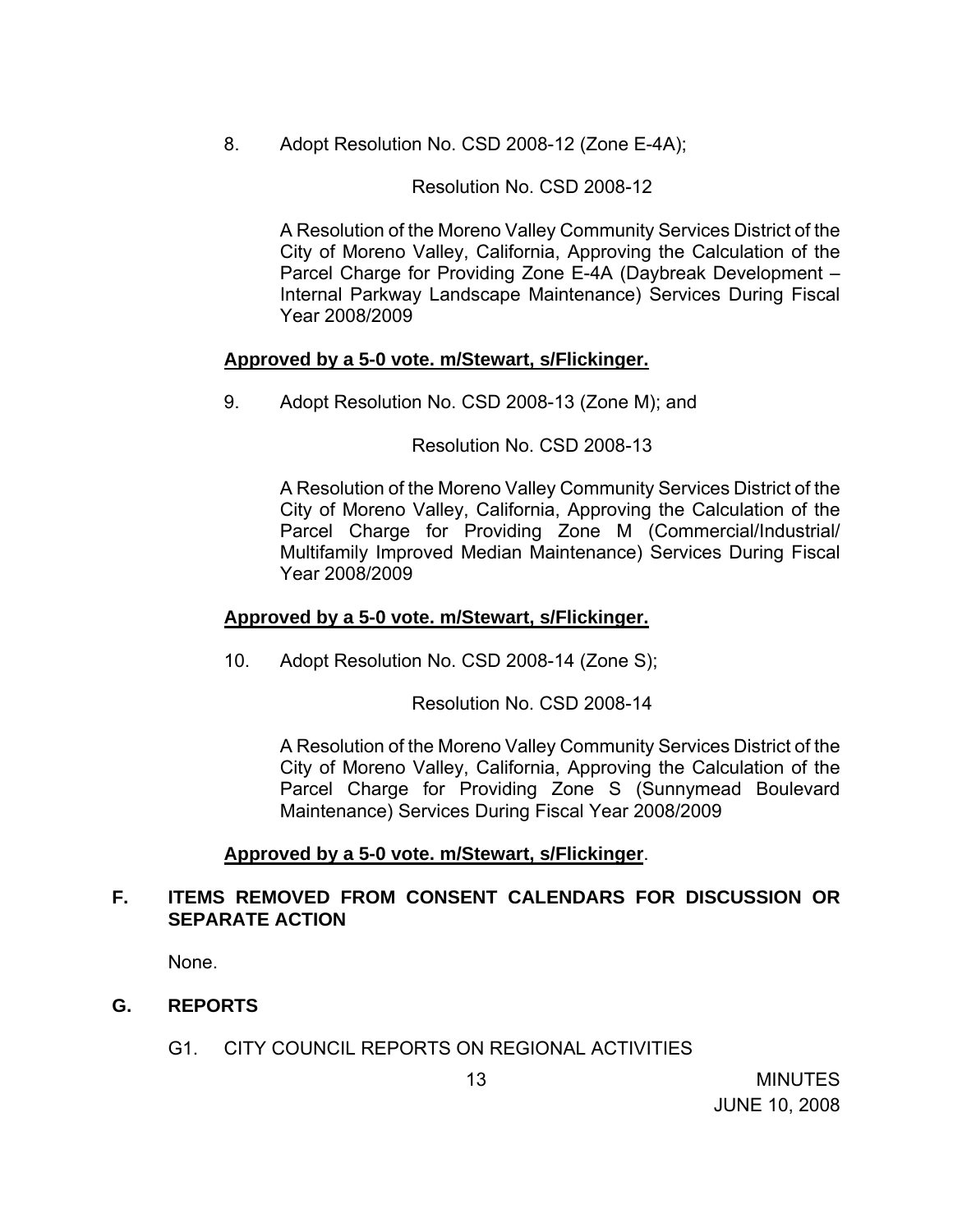a) Report on Riverside Transit Agency (RTA) by Council Member Flickinger

 Council Member Flickinger discussed proposed cuts for routes 17, 18 and 18a due to low ridership and advised that RTA would conduct public hearings; the dates had not yet been determined. Additionally, she mentioned that with gas prices so high, now might be a good time to check out RTA's website for alternate transportation around town.

b) Report on March Joint Powers Commission by Council Member **Stewart** 

Council Member Stewart discussed:

- 1) The Agency's approval of the addition of general aviation into the Joint Use Agreement which brings the added benefit of federal money and grants to March Air Reserve Base;
- 2) The Commission's inability to restrict night flights by virtue of a curfew because of FAA regulations, but that they are attempting to give preference to carriers that operate during daytime hours;
- 3) DHL's new contract with UPS;
- 4) The City of Riverside's Resolution opposing additional flights at March and his desire to keep the jobs at March; and
- 5) The possibility of airlines replacing older planes with newer planes which are more fuel efficient and quieter.
- G2. APPROVAL AND ADOPTION OF MORENO VALLEY COMMUNITY FACILITIES DISTRICT NO. 1 (NEIGHBORHOOD PARK MAINTENANCE) ANNUAL SPECIAL TAX LEVY (Report of: Public Works Department)

**Recommendation:** That the City Council acting in the capacity as the Board of Directors of the Moreno Valley Community Services District ("CSD Board") and as the legislative body of Community Facilities District No. 1 ("CFD No. 1"), approve and adopt Resolution No. CSD 2008-15 accepting and approving the report for fiscal year 2008/09 regarding CFD No. 1.

Resolution No. CSD 2008-15

A Resolution of the Moreno Valley Community Services District of the City of Moreno Valley, California, Accepting and Approving the Report for Fiscal Year 2008/09 Regarding Community Facilities District No. 1 (Neighborhood Park Maintenance)

President Batey opened the agenda item for public comments; there being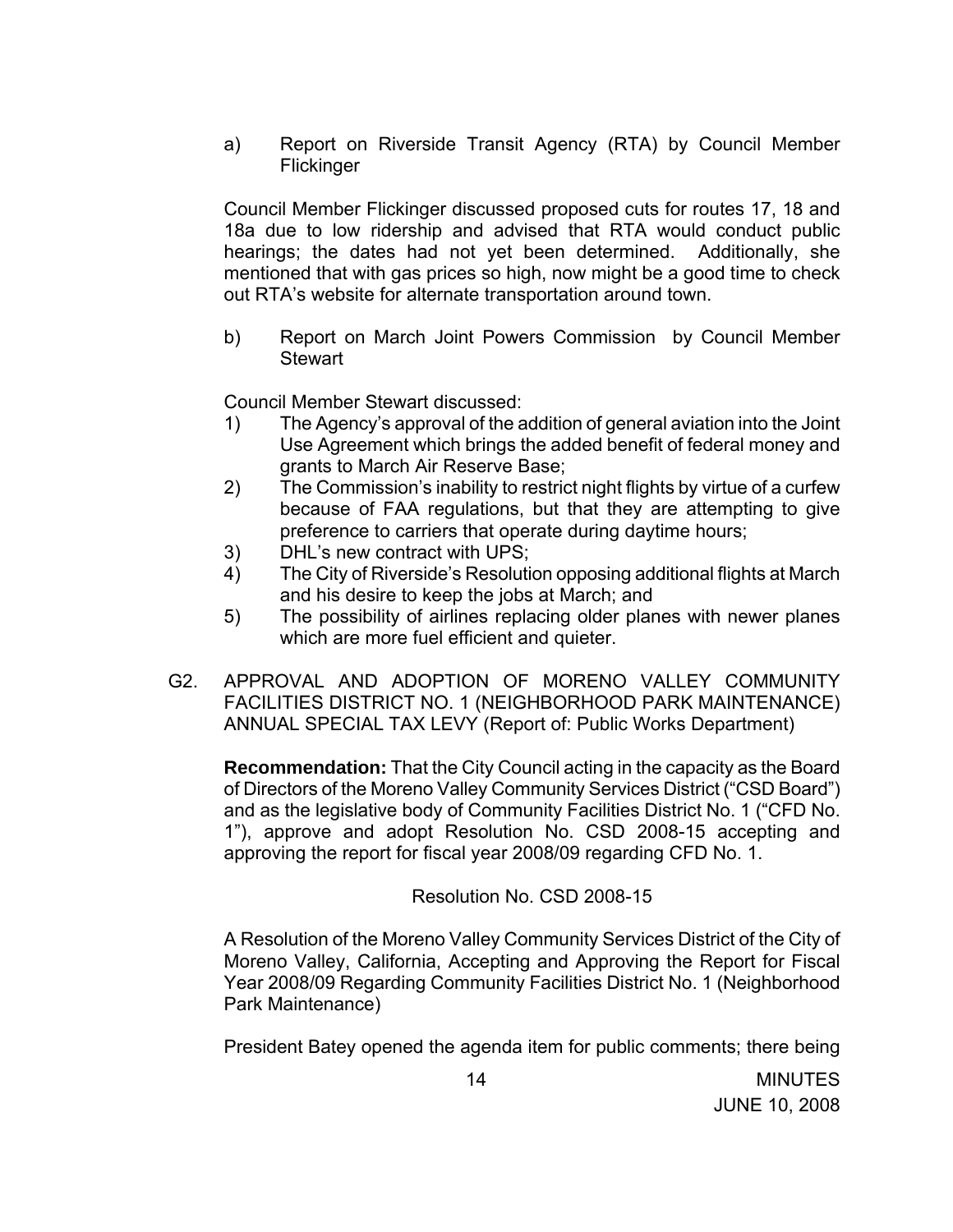none, public comments were closed.

#### **Approved by a 5-0 vote. m/White, s/Stewart**.

G3. APPROVAL AND ADOPTION OF SPECIAL TAX LEVY FOR MORENO VALLEY COMMUNITY FACILITIES DISTRICT NO. 4-MAINTENANCE ("CFD NO. 4-M") (Report of: Public Works Department)

**Recommendation:** That the City Council, acting in its capacity as the legislative body of Moreno Valley CFD No. 4 - M ("Board") approve and adopt Resolution No. 2008-77 accepting and approving the report for fiscal year 2008/09 regarding CFD No. 4-M.

#### Resolution No. 2008-77

A Resolution of the City Council of the City of Moreno Valley, California, Accepting and Approving the Report for Fiscal Year 2008/2009 Regarding Community Facilities District No. 4-Maintenance

Mayor Batey opened the agenda item for public comments; there being none, public comments were closed.

#### **Approved by a 5-0 vote. m/White, s/West**.

G4. APPROVAL AND ADOPTION OF THE ANNUAL SPECIAL TAX REPORT AND ANNUAL ACCOUNTABILITY REPORT FOR MORENO VALLEY COMMUNITY FACILITIES DISTRICT NO. 5 (Report of: Public Works Department)

Mayor Batey opened the agenda item for public comments; there being none, public comments were closed.

**Recommendation:** That the City Council, acting in its capacity as the legislative body of Moreno Valley Community Facilities District No. 5 ("Board") approve and adopt the following:

1. Resolution No. 2008-63 accepting and approving the Annual Special Tax Report for fiscal year 2008/09 regarding Community Facilities District No. 5; and

Resolution No. 2008-63

A Resolution of the City Council of the City of Moreno Valley, California, Accepting and Approving the Annual Special Tax Report for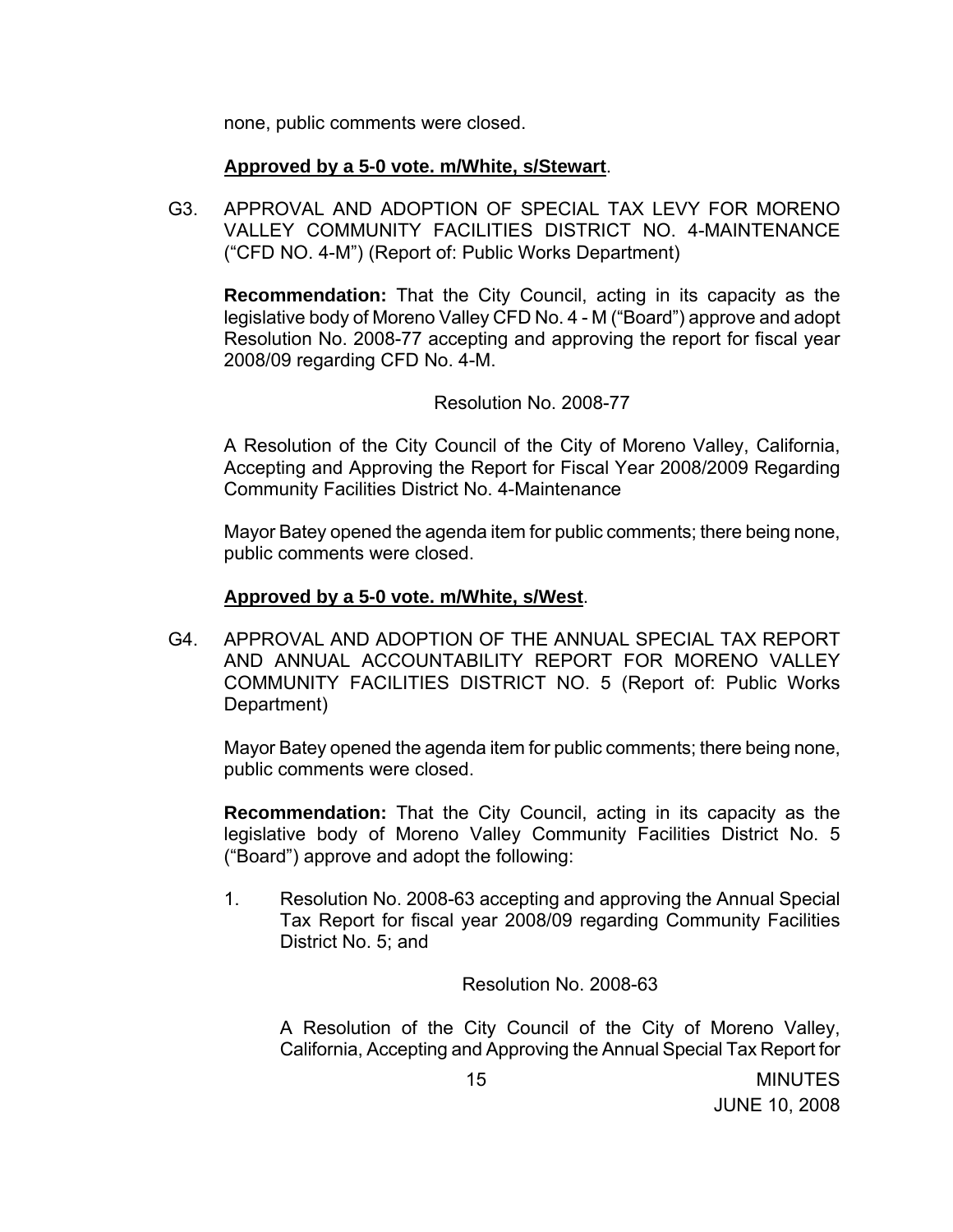Fiscal Year 2008/09 Regarding Community Facilities District No. 5

# **Approved by a 5-0 vote. m/White, s/Stewart**.

2. Resolution No. 2008-64 approving the submittal of the Annual Accountability Report in compliance with Government Code Sections 53410 and 53411 for Community Facilities District No. 5.

### Resolution No. 2008-64

A Resolution of the City Council of the City of Moreno Valley, California, Acting as the Legislative Body of Community Facilities District No. 5 of the City of Moreno Valley, Approving the Submittal of the Annual Accountability Report in Compliance with Government Code Sections 53410 and 53411 for Community Facilities District No. 5

### **Approved by a 5-0 vote. m/White, s/Stewart**.

G5. APPROVAL AND ADOPTION OF RESOLUTION NO. 2008-65 TO IMPLEMENT THE SPECIAL TAX LEVY FOR COMMUNITY FACILITIES DISTRICT NO. 3 OF THE CITY OF MORENO VALLEY (AUTO MALL REFINANCING) SPECIAL TAX BONDS, SERIES 2000 (Report of: Public Works Department)

**Recommendation:** That the City Council, acting in its capacity as the legislative body of Community Facilities District No. 3 of the City of Moreno Valley (Auto Mall Refinancing) ("CFD No. 3"), approve and adopt a Resolution to approve the Special Tax Report on file in the office of the City Treasurer and implement the rate and method of apportionment of the special tax levy required to cover the annual debt service of CFD No. 3, as submitted in the Special Tax Report on file in the office of the City Treasurer.

# Resolution No. 2008-65

 A Resolution of the City Council of the City of Moreno Valley, California, Accepting and Approving the Special Tax Report for Fiscal Year 2008/2009 Regarding Community Facilities District No. 3 of the City of Moreno Valley (Auto Mall Refinancing)

Mayor Batey opened the agenda item for public comments; there being none, public comments were closed.

# **Approved by a 5-0 vote. m/ White, s/Stewart**.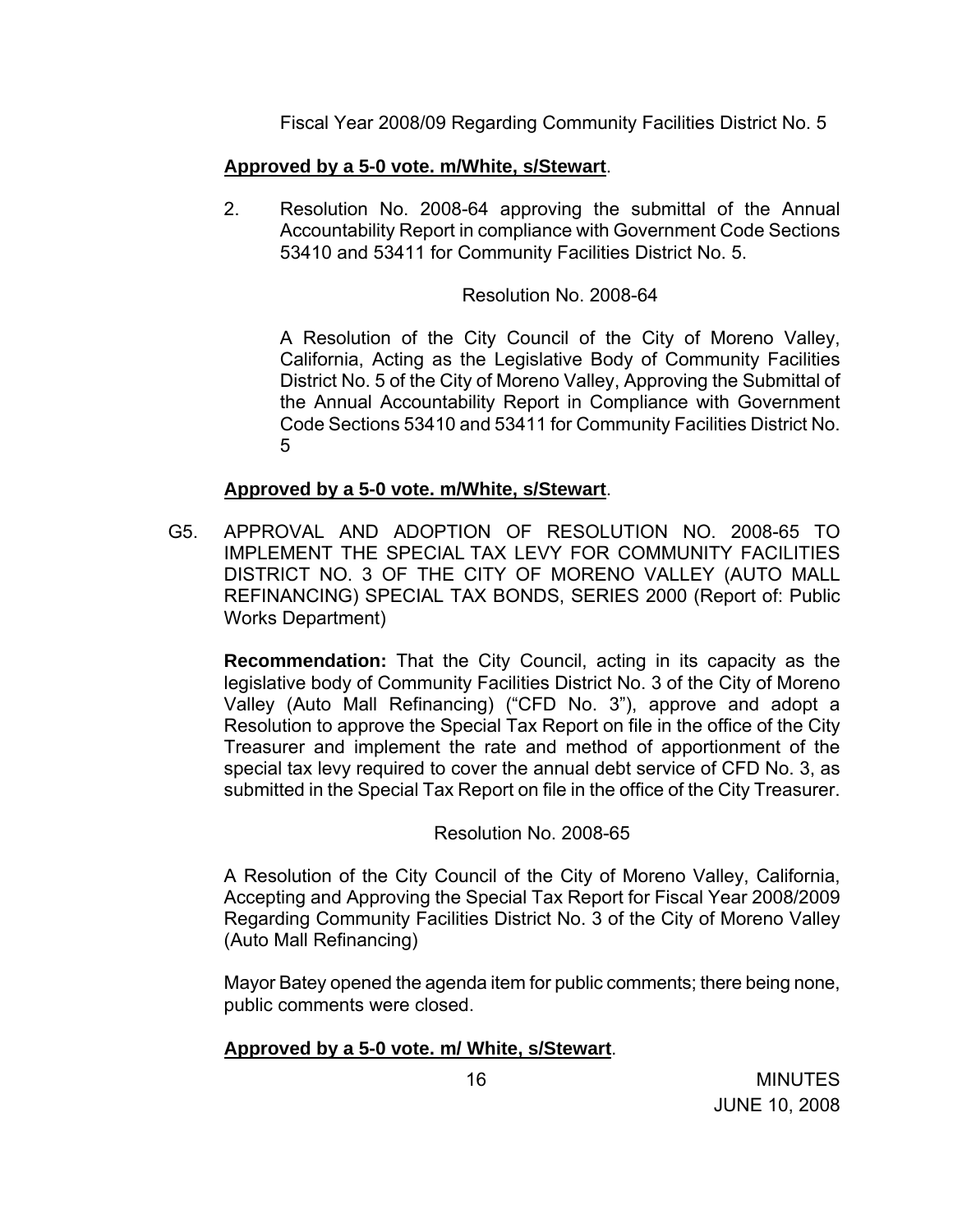G6. APPROVAL AND ADOPTION OF RESOLUTIONS NO. 2008-66 TO IMPLEMENT THE ANNUAL SPECIAL TAX LEVY FOR MORENO VALLEY COMMUNITY FACILITIES DISTRICT NO. 87-1 (TOWNGATE) AND NO. 2008-67 APPROVING THE SUBMITTAL OF THE ANNUAL ACCOUNTABILITY REPORT IN COMPLIANCE WITH CALIFORNIA GOVERNMENT CODE SECTIONS 53410 AND 53411 FOR COMMUNITY FACILITIES DISTRICT NO. 87-1 (Report of: Public Works Department)

Mayor Batey opened the agenda item for public comments; there being none, public comments were closed.

**Recommendation:** That the City Council, acting in their capacity as the legislative body of Community Facilities District (CFD) No. 87-1 (Towngate), of the City of Moreno Valley ("District") approve and adopt the following:

1. Resolution No. 2008-66 approving the Special Tax Report on file in the office of the City Treasurer to implement the rate and method of apportionment of the special tax levy required to cover the 2008/2009 annual debt service of CFD No. 87-1 (Towngate); and

#### Resolution No. 2008-66

A Resolution of the City Council of the City of Moreno Valley, California, Accepting and Approving the Special Tax Report for Fiscal Year 2008/09 Regarding Community Facilities District No. 87-1 (Towngate)

### **Approved by a 5-0 vote. m/White, s/Batey**.

2. Resolution No. 2008-67 approving the submittal of the Annual Accountability Report in compliance with Government Code Sections 53410 and 53411 for CFD No. 87-1 (Towngate).

### Resolution No. 2008-67

A Resolution of the City Council of the City of Moreno Valley, California, Acting as the Legislative Body of Community Facilities District No. 87-1 Improvement Area No. 1 of the City of Moreno Valley, Approving the Submittal of an Accountability Report in Compliance with Government Code Sections 53410 and 53411 for Community Facilities District No. 87- 1 Improvement Area No. 1

#### **Approved by a 5-0 vote. m/White, s/Batey**.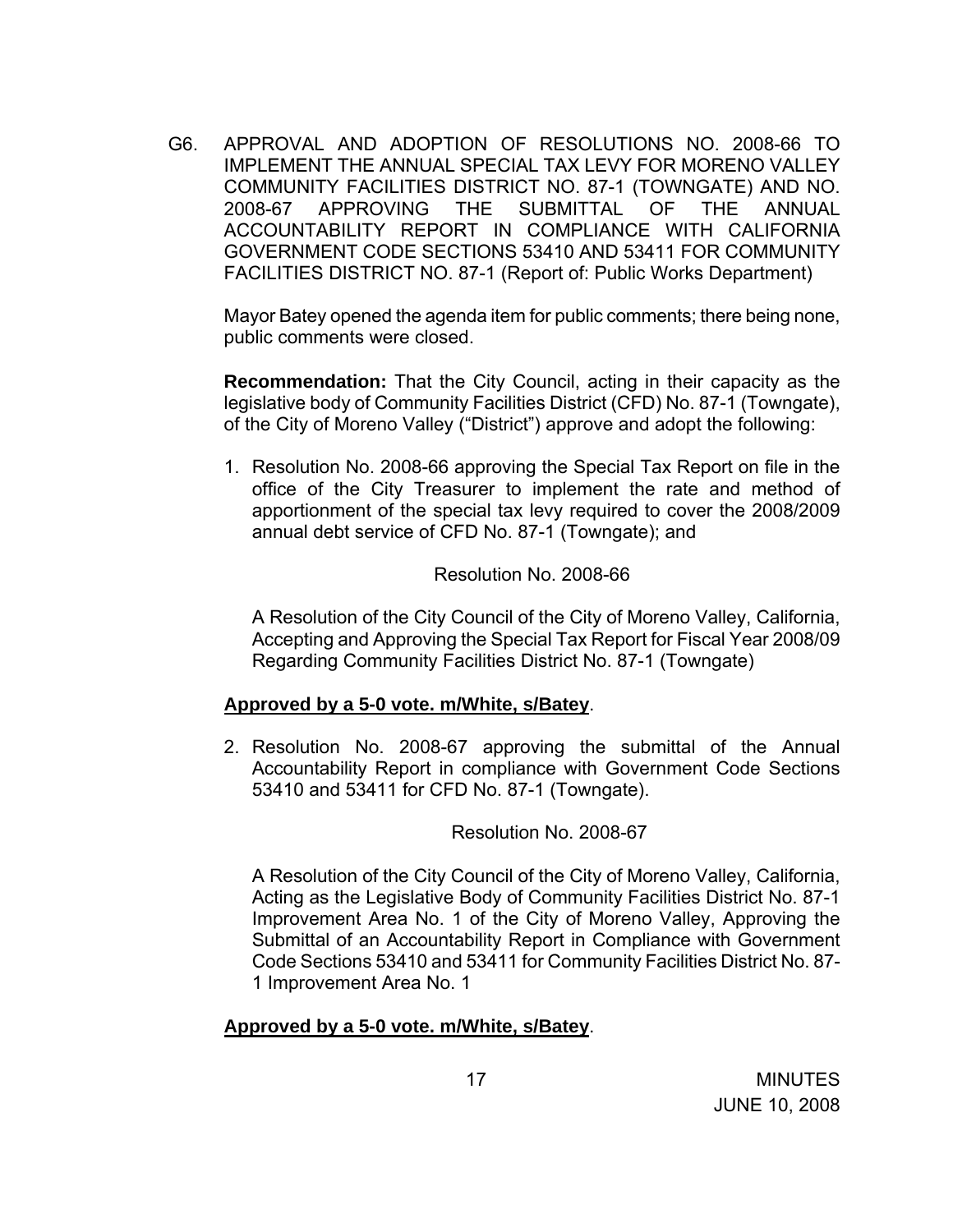G7. APPROVAL AND ADOPTION OF RESOLUTIONS NO. 2008-68 TO IMPLEMENT THE ANNUAL SPECIAL TAX LEVY FOR MORENO VALLEY COMMUNITY FACILITIES DISTRICT NO. 87-1 (TOWNGATE) IMPROVEMENT AREA NO. 1 AND NO. 2008-69 APPROVING THE SUBMITTAL OF AN ANNUAL ACCOUNTABILITY REPORT IN COMPLIANCE WITH CALIFORNIA GOVERNMENT CODE SECTIONS 53410 AND 53411 FOR COMMUNITY FACILITIES DISTRICT NO. 87-1 IMPROVEMENT AREA NO. 1 (Report of: Public Works Department)

Mayor Batey opened the agenda item for public comments; there being none, public comments were closed.

**Recommendation:** That the City Council, acting in their capacity as the legislative body of Community Facilities District (CFD) No. 87-1 (Towngate) Improvement Area No. 1 of the City of Moreno Valley ("District") approve and adopt the following:

1. Resolution No. 2008-68 approving the Special Tax Report on file in the office of the City Treasurer and implementing the rate and method of apportionment of the special tax levy required to cover the annual debt service of CFD No. 87-1 (Towngate) Improvement Area No. 1; and

Resolution No. 2008-68

A Resolution of the City Council of the City of Moreno Valley, California, Accepting and Approving the Report for Fiscal Year 2008/2009 Regarding Community Facilities District No. 87-1 (Towngate) Improvement Area No. 1

### **Approved by a 5-0 vote. m/White, s/Stewart**.

2. Resolution 2008-69 approving the submittal of an Annual Accountability Report in compliance with Government Code Sections 53410 and 53411 for CFD No. 87-1 Improvement Area No. 1.

Resolution No. 2008-69

A Resolution of the City Council of the City of Moreno Valley, California, Acting as the Legislative Body of Community Facilities District No. 87-1 Improvement Area No. 1 of the City of Moreno Valley, Approving the Submittal of an Annual Accountability Report in Compliance with Government Code Sections 53410 and 53411 for Community Facilities District No. 87-1 Improvement Area No. 1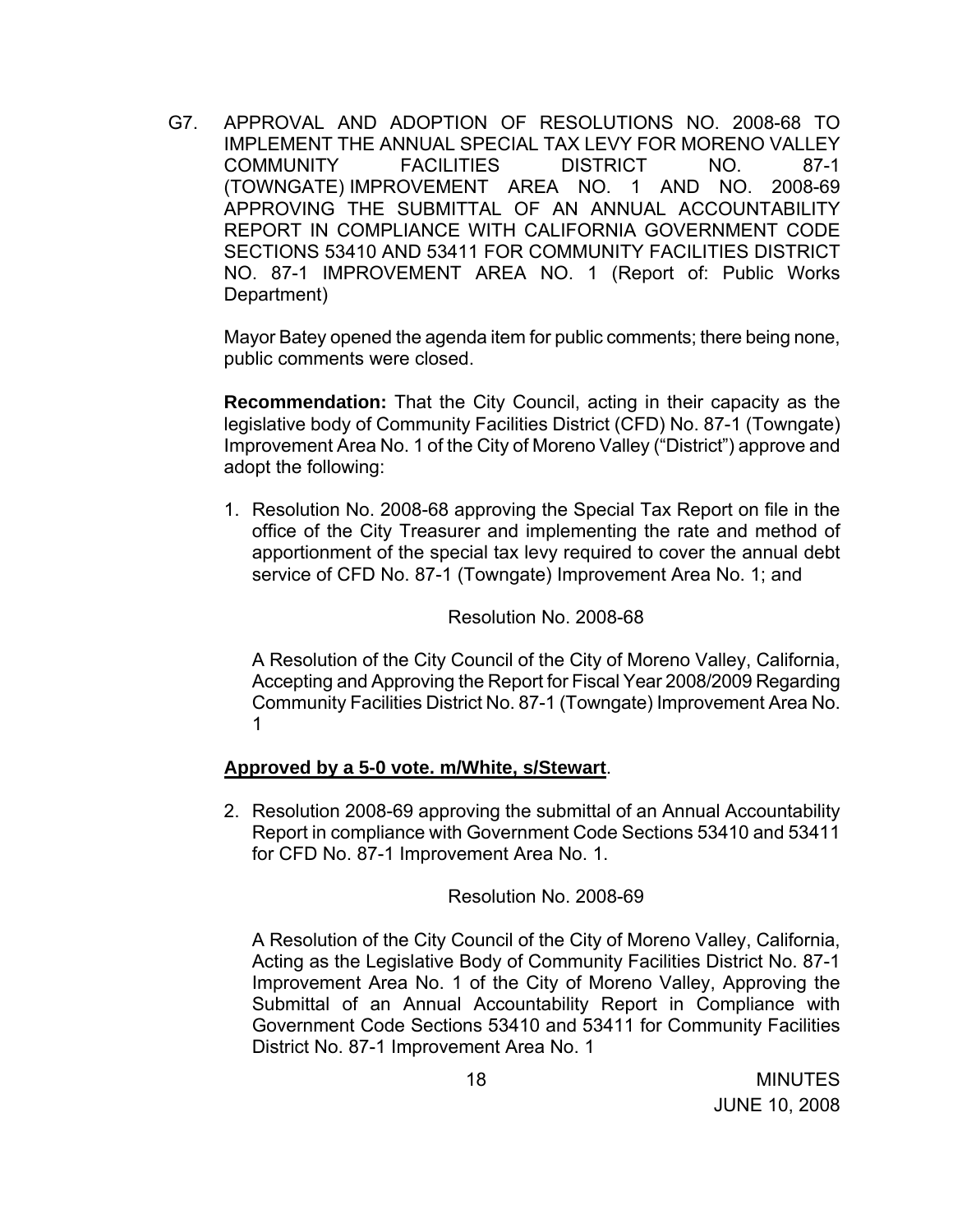### **Approved by a 5-0 vote. m/White, s/Stewart**.

 G8. CONTINUED FY 2008-09 PROPOSED BUDGET DISCUSSIONS (Report of: Finance Department)

 **Recommendation:** That the City Council continue its discussion on the City Manager's FY 2008-09 Proposed Budget and provide direction to staff regarding the recommended budget reductions as contained in the Deficit Reduction Plan, or any operating or capital budget policy issues.

Mayor Batey opened the agenda item for public comments; there being none, public comments were closed.

No action required.

### **AGENDA ORDER**

G12. SECOND AMENDMENT AND RESTATEMENT OF THE WASTE MANAGEMENT AGREEMENT (Report of: Public Works Department)

**Recommendation:** That the City Council approve the Second Amendment and Restatement of the Agreement between the City of Moreno Valley and Waste Management of the Inland Empire.

 Mayor Batey opened the agenda item for public comments; there being none, public comments were closed.

### **Approved by a 5-0 vote. m/Stewart, s/Flickinger**.

### **AGENDA ORDER**

G9. GENERAL MUNICIPAL ELECTION – NOVEMBER 4, 2008 RESOLUTIONS CALLING AND GIVING NOTICE; REQUESTING CONSOLIDATION WITH STATEWIDE GENERAL ELECTION; AND ADOPTING REGULATIONS PERTAINING TO CANDIDATES' STATEMENTS; ORDERING THE SUBMISSION TO THE QUALIFIED ELECTORS OF AN ADVISORY BALLOT MEASURE RELATING TO CHANGING FROM AN APPOINTED TO AN ELECTED MAYOR; DIRECTING THE CITY ATTORNEY TO PREPARE AN IMPARTIAL ANALYSIS; AND PROVIDING FOR THE FILING OF THE REBUTTAL ARGUMENTS FOR BALLOT MEASURES (Report of: City Clerk's Department)

Mayor Batey opened the agenda item for public comments. Public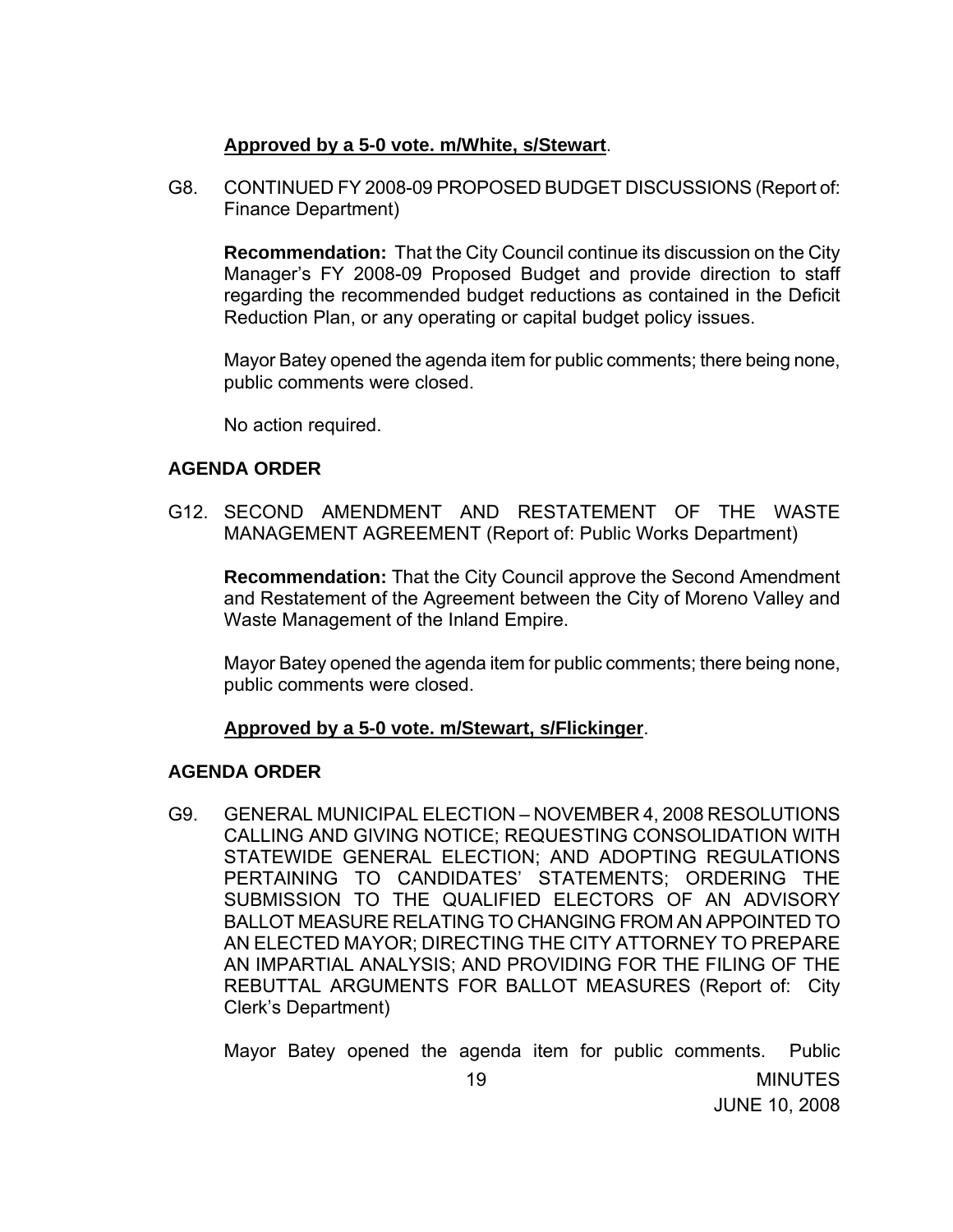comments were received from Pete Bleckert and Thomas Jerele, Sr.

### **Recommendation:**

Staff recommends that the City Council:

1. Adopt:

Resolution No. 2008-70, calling and giving notice of the holding of a general municipal election on Tuesday, November 4, 2008 of certain officers as required by the provisions of the laws of the State of California relating to general law cities;

### Resolution No. 2008-70

A Resolution of the City Council of the City of Moreno Valley, California, Calling and Giving Notice of the Holding of a General Municipal Election on Tuesday, November 4, 2008, of Certain Officers as Required by the Provisions of the Laws of the State of California Relating to General Law Cities

## **Approved by a 5-0 vote. m/Flickinger, s/West**.

Resolution No. 2008-71, requesting the Board of Supervisors of the County of Riverside to consolidate a general municipal election with the statewide general election to be held on Tuesday, November 4, 2008, pursuant to §10403 of the California Elections Code;

Resolution No. 2008-71

A Resolution of the City Council of the City of Moreno Valley, California, Requesting the Board of Supervisors of the County of Riverside to Consolidate a General Municipal Election with the Statewide General Election to be held on Tuesday, November 4, 2008, Pursuant to Section 10403 of the California Elections Code

# **Approved by a 5-0 vote. m/Flickinger, s/West**.

Resolution No. 2008-72, adopting regulations for candidates for elective office pertaining to candidates' statements submitted to the voters at an election to be held on Tuesday, November 4, 2008;

Resolution No. 2008-72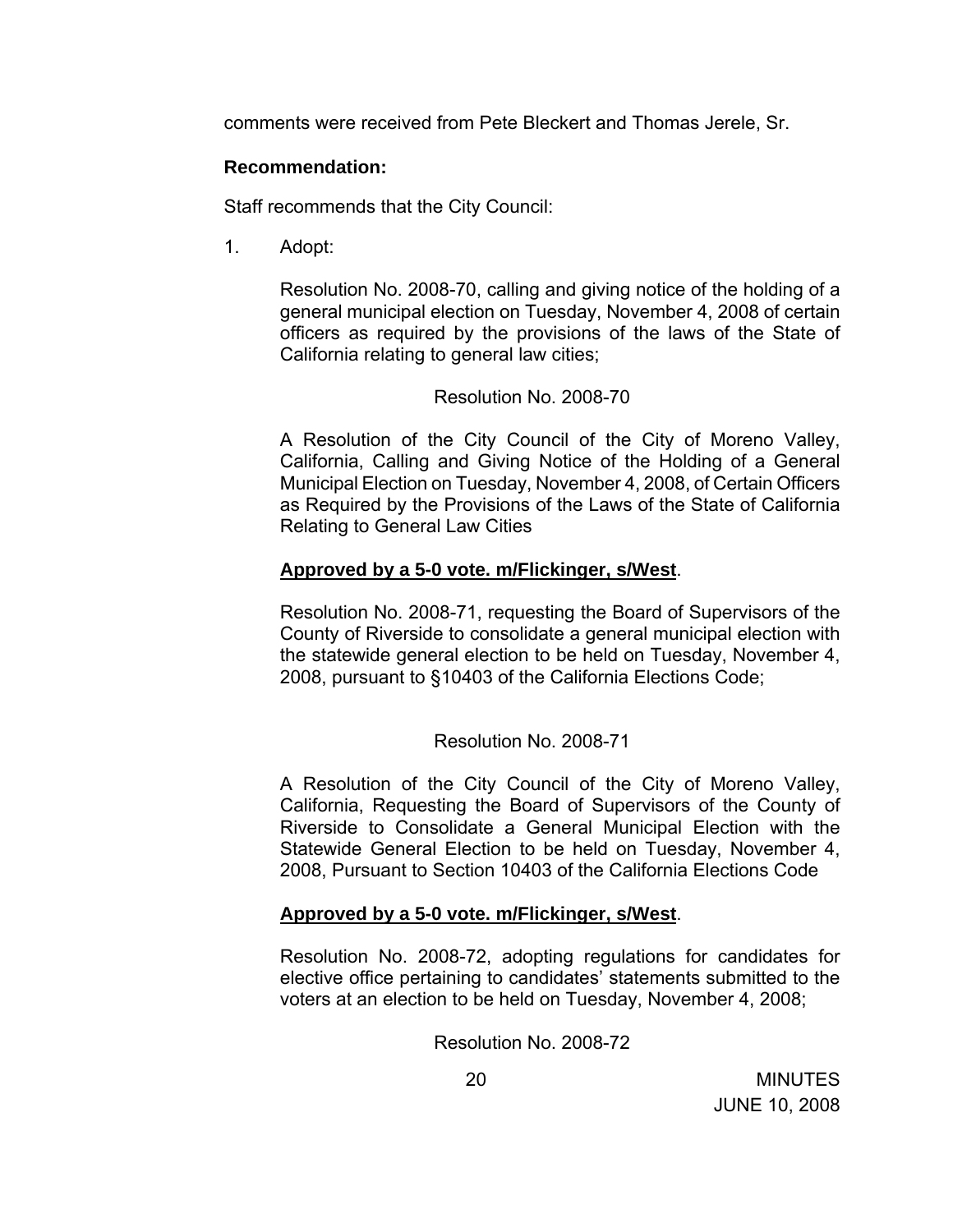A Resolution of the City Council of the City of Moreno Valley, California, Adopting Regulations for Candidates for Elective Office Pertaining to Candidates' Statements Submitted to the Voters at an Election to be held on Tuesday, November 4, 2008

#### **Approved by a 5-0 vote. m/Flickinger, s/West**.

Resolution No. 2008-73, ordering the submission to the qualified electors of the City of Moreno Valley at the general municipal election to be held on Tuesday, November 4, 2008 of an advisory ballot measure relating to changing from an appointed to an elected mayor;

#### Resolution No. 2008-73

A Resolution of the City Council of the City of Moreno Valley, California Ordering the Submission to the Qualified Electors of the City of Moreno Valley at the General Municipal Election to be held on Tuesday, November 4, 2008 of an Advisory Ballot Measure Relating to Changing from an Appointed to an Elected Mayor

#### **Failed by a 2-3 vote. m/Flickinger, s/Batey; Stewart, West and White dissenting**.

Resolution No. 2008-74, directing the City Attorney to prepare an impartial analysis regarding the advisory ballot measure relating to changing from an appointed to an elected mayor for the general municipal election to be held on November 4, 2008;

#### Resolution No. 2008-74

A Resolution of the City Council of the City of Moreno Valley, California, Directing the City Attorney to Prepare an Impartial Analysis Regarding the Advisory Ballot Measure Relating to Changing from an Appointed to an Elected Mayor for the General Municipal Election to be held on November 4, 2008

### **No action required due to Resolution No. 2008-73 not passing**.

Resolution No. 2008-75, providing for the filing of rebuttal arguments for ballot measures submitted at municipal elections; and

Resolution No. 2008-75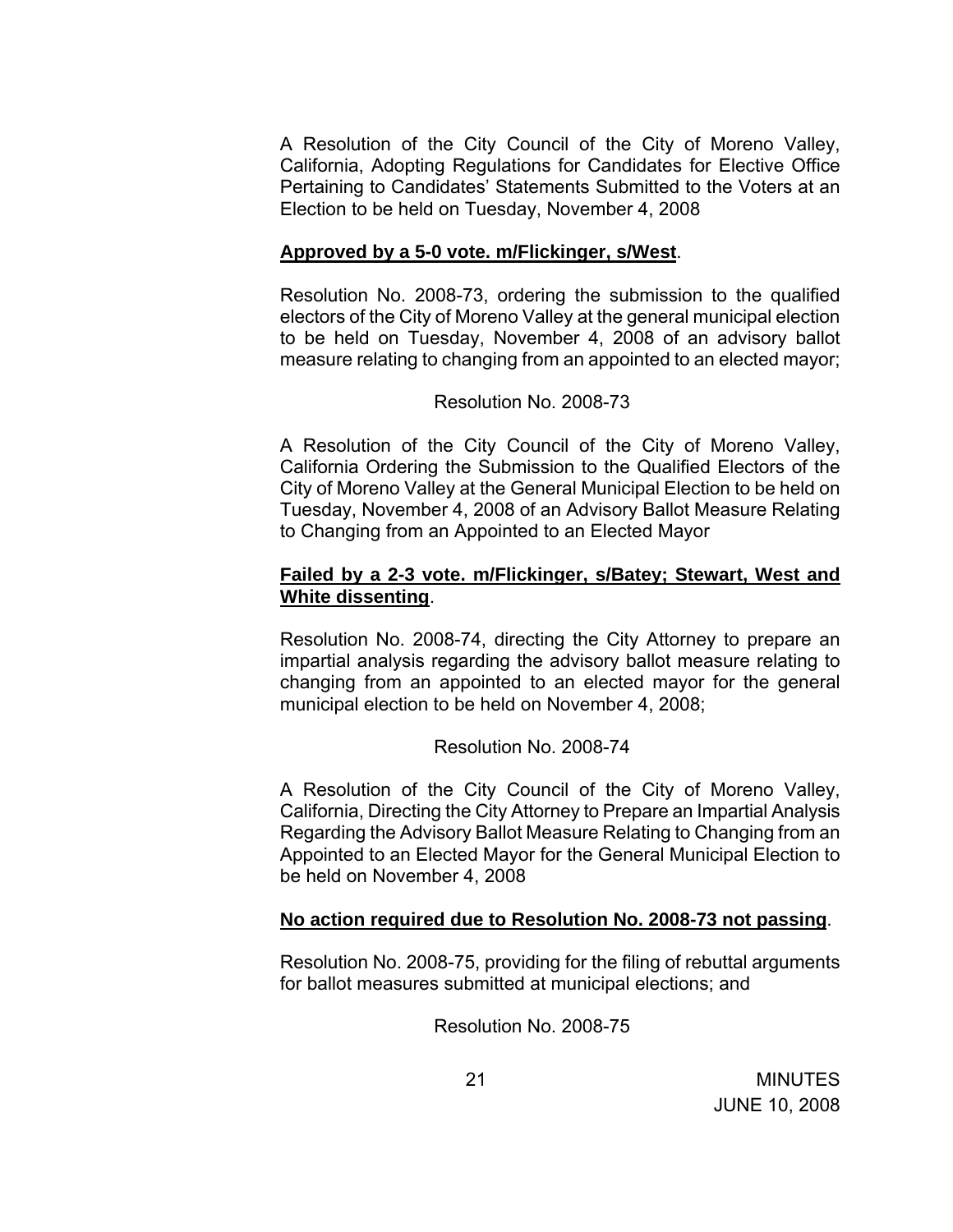A Resolution of the City Council of the City of Moreno Valley, California, Providing for the Filing of Rebuttal Arguments for Ballot Measures Submitted at Municipal Elections

#### **No action required due to Resolution No. 2008-73 not passing**.

2. Approve the Municipal Information Form and authorize the City Clerk to submit the completed form and the resolutions to the Registrar of Voters.

#### **Approved by a 5-0 vote, as amended. m/Flickinger, s/Batey**.

G10. MARCH JOINT POWERS AUTHORITY – GENERAL PLAN ADVISORY COMMITTEE (Report of: Community Development Department)

**Recommendation:** That the City Council select two representatives to serve on the General Plan Advisory Committee (GPAC) for the March Joint Powers Authority (MJPA).

 City Council selected Rick De Jong and Douglas Merkt to serve as representatives on GPAC, with Richard Dozier serving as an alternate.

#### **Approved by a 4-1 vote. m/Flickinger, s/West, Stewart dissenting**.

G11. DISCUSSION OF LETTER FROM CITY OF RIVERSIDE REQUESTING NOTICE OF ALL CEQA PROCEEDINGS BY THE CITY OF MORENO VALLEY PURSUANT TO CALIFORNIA PUBLIC RESOURCES CODE SECTION 21092.2 (Report of: City Attorney)

**Recommendation:** That the City Council review and discuss the letter from the City of Riverside and provide direction to the City Attorney and/or City Manager concerning any potential response.

Mayor Batey opened the agenda item for public comments; there being none, public comments were closed.

Mayor requested to schedule a meeting with the City of Riverside.

No action required.

**AGENDA ORDER**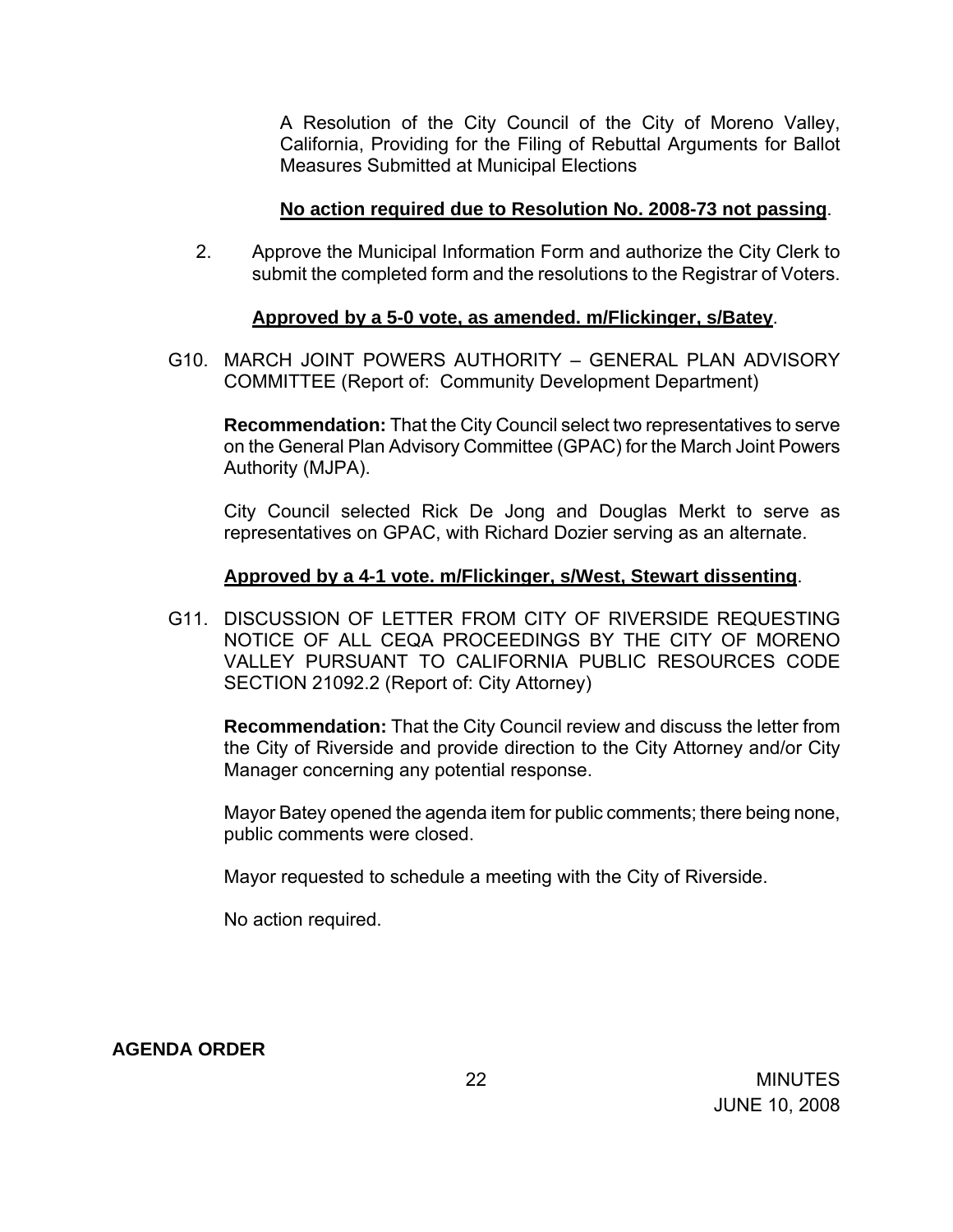G13. OVERVIEW OF THE CITY'S UTILITY USER'S TAX EXEMPTION PROCESS (Report of: Finance Department)

**Recommendation:** that the City Council receive and file this staff report, which is in response to a May 27, 2008 City Council request for information about the utility users tax (UUT) exemption process.

Mayor Batey opened the agenda item for public comments; there being none, public comments were closed.

Received and filed. No action required.

G14. CITY MANAGER'S REPORT

City Manager announced:

- 1) Congratulated Library Director Cynthia Pirtle on her new position as Library Director with City of Newport Beach;
- 2) Advised that the Moreno Valley Police Department was holding "Operation Safe Graduation," a 24-hour, non-emergency hotline for the anonymous reporting of graduation events that may require police assistance; and
- 3) Advised the City would be sponsoring "Wake Up Moreno Valley" on June 20, 2008 and that staff would be reporting on City items of interest.
- H. LEGISLATIVE ACTIONS

ORDINANCES - 1ST READING AND INTRODUCTION

H1. ORDINANCE DESIGNATING SPEED LIMIT RECERTIFICATION ON VARIOUS STREETS (Report of: Public Works Department)

#### **Recommendation:**

Introduce Ordinance No. 776, amending Section 12.20.020 of Chapter 12.20 of the City of Moreno Valley Municipal Code declaring prima facie speed limits on certain streets (as listed on the ordinance) and directing the City Traffic Engineer to take action respect thereto (Roll call required).

### Ordinance No. 776

An Ordinance of the City Council of the City of Moreno Valley, California,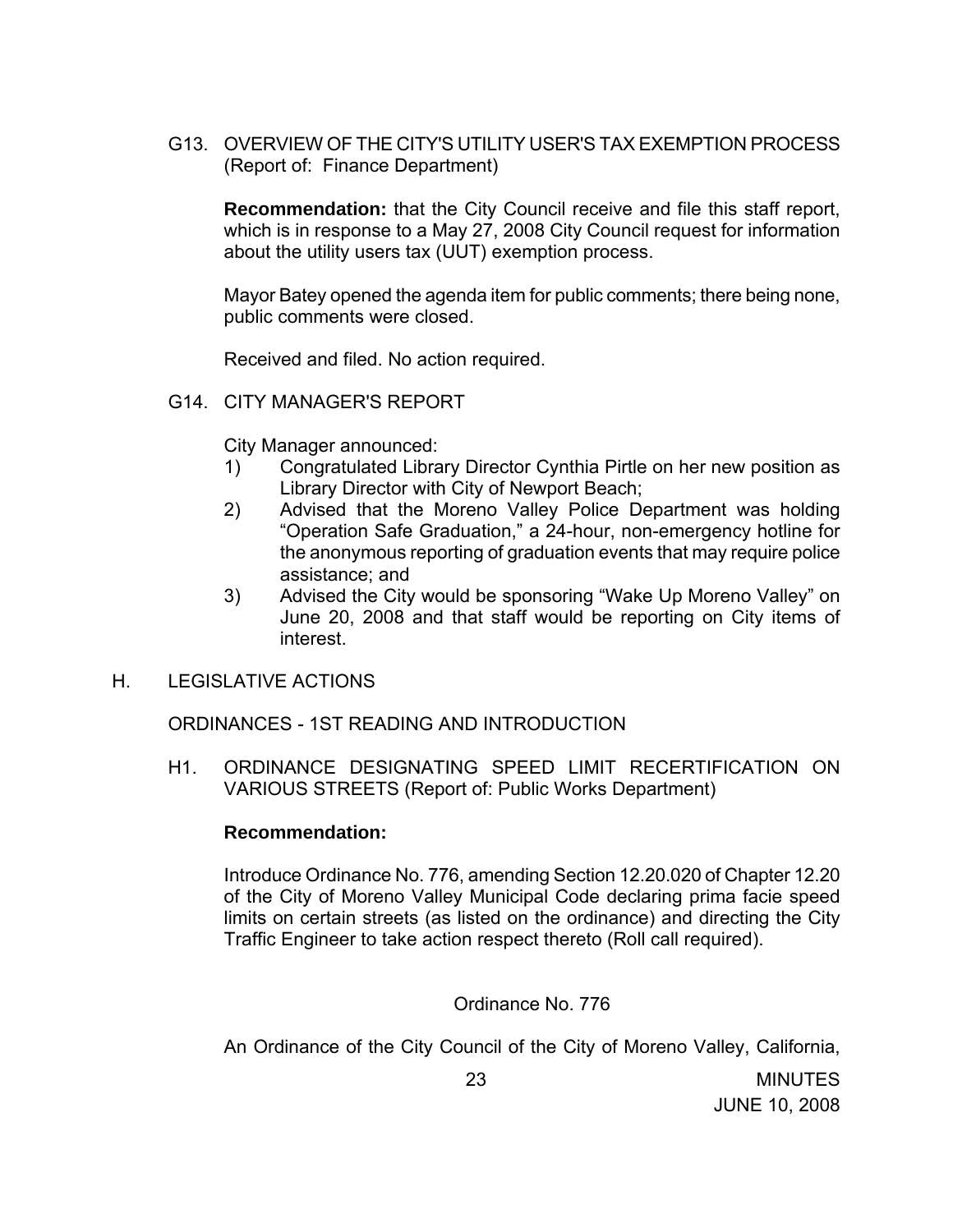Amending Section 12.20.020 of Chapter 12.20 of the City of Moreno Valley Municipal Code Relating to a Prima Facie Speed Limit for Certain Streets

Mayor Batey opened the agenda item for public comments; there being none, public comments were closed.

# **Approved by a 5-0 vote. m/Stewart, s/West**.

ORDINANCES - 2ND READING AND ADOPTION - NONE

ORDINANCES - URGENCY ORDINANCES - NONE

RESOLUTIONS – NONE

PUBLIC COMMENTS **ON ANY SUBJECT NOT ON THE AGENDA** UNDER THE JURISDICTION OF THE CITY COUNCIL

### Oscar Valdepena

- 1) Thanked Council and City staff for their continued support of the Chamber of Commerce, and praised staff's efforts in assisting new businesses
- 2) Thanked staff for requiring Brandon's restaurant to keep their meeting room open for service organization meetings

Susan Gilchrist

1) Discussed issues related to branding of the eastern portion of the City and provided histories of neighborhoods in Riverside. She said there is no comparison between Rancho Belago and the history of Riverside neighborhoods

Pete Bleckert

1) Discussed issues related to the mall and Fritz Duda's business decisions

Thomas Jerele, Sr.

- 1) Complimented staff on the success of Taste of the Valley and thanked all participants who made the event a success
- 2) Said he is looking forward to the City's July 4 parade and picnic
- 3) Asked if there was a disposal program for fluorescent lights that have been used commercially
- 4) Commended Council Member Stewart for standing by Council Member White concerning an issue of respect

# **CLOSING COMMENTS AND/OR REPORTS OF THE CITY COUNCIL, COMMUNITY SERVICES DISTRICT, OR COMMUNITY REDEVELOPMENT AGENCY**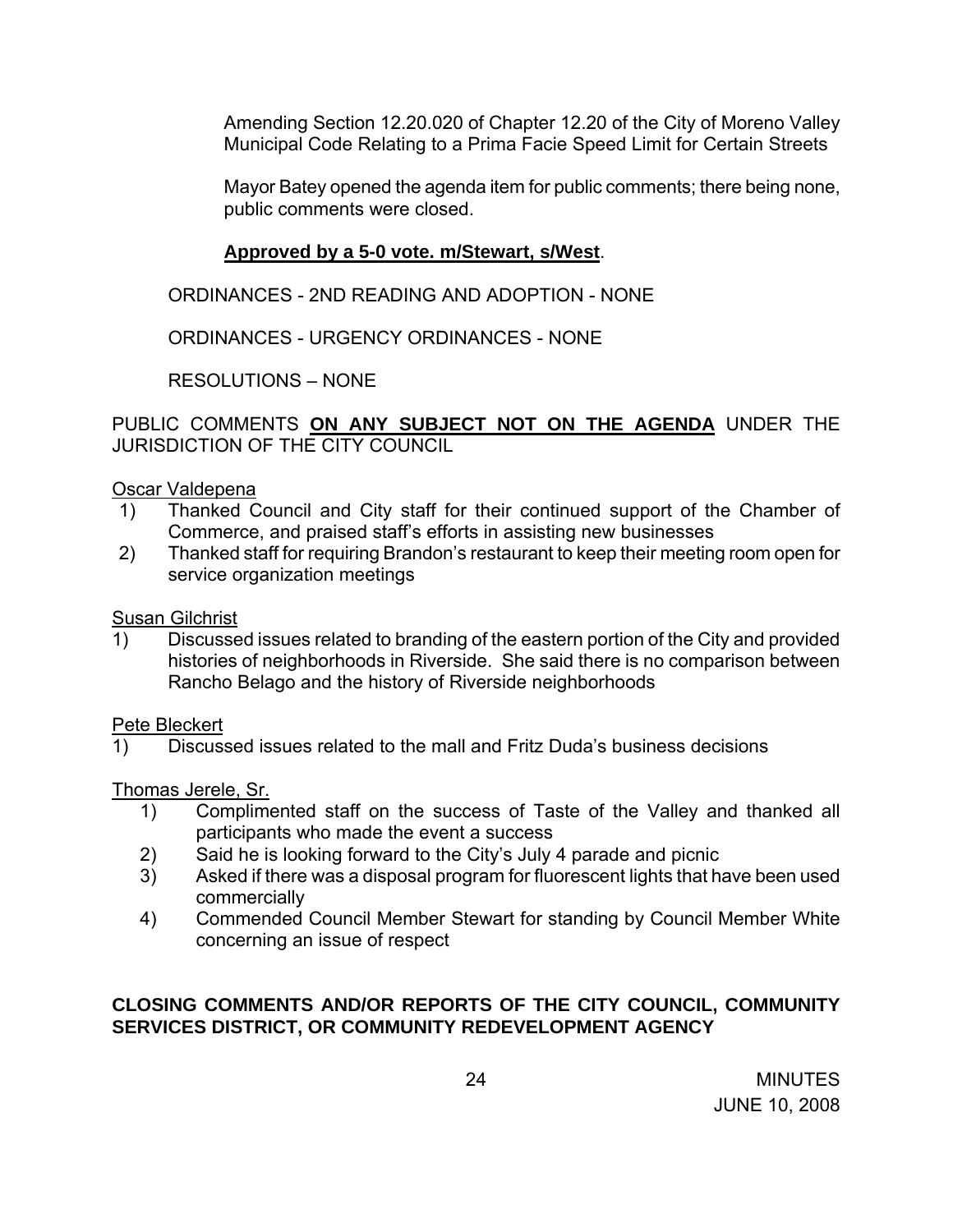# Mayor Pro Tem West

- 1) Discussed the mean-spiritedness of new flyer distributed, phone calls friends have received concerning his stand on issues, and the fact that this is an inappropriate method of campaigning. He asked the community to judge him on his record
- 2) Announced that on June 16 at the Conference and Recreation Center, a meeting will be held where the community could raise questions concerning the impact of diesel trucks and warehouses on the community

# Council Member White

- 1) Thanked Council for their common sense approach concerning a directly-elected Mayor
- 2) Discussed points addressed in the recent flyer and the disservice the flyer does to the City

# Council Member Stewart

- 1) Discussed negative letter in The Press Enterprise concerning meeting rooms in restaurants being made available to service organizations and talked about the ways service organizations support the City
- 2) Spoke of the advantages diversified eating establishments bring to the City
- 3) Said the Taste of The Valley was a great success and enjoyed the variety of foods available
- 4) Recommended the geographic size of Rancho Belago be addressed when the item is discussed in Study Session
- 5) Said we are fortunate to have jobs coming to the City and would like to work on ways to make sure there is a jobs/housing balance

Council Member Flickinger

- 1) Talked about the wonderful experience of participating in career day at Hendrick Ranch Elementary School
- 2) Attended the Taste of the Valley, commented on the event's success, and looks forward to next year's event
- 3) Said that the Chamber of Commerce works to bring new businesses to the City which is an advantage to the community
- 4) Asked for and received consensus from Mayor Batey to agendize a Study Session item regarding EMWD's request that in view of the water shortage, the City consider passing the same water ordinance the County passed

# Mayor Batey

- 1) Discussed the Edgemont Elementary School's Career Day and what a success the event was
- 2) Advised that soon RCC would have a new President, and he would be hosting a welcome reception for him